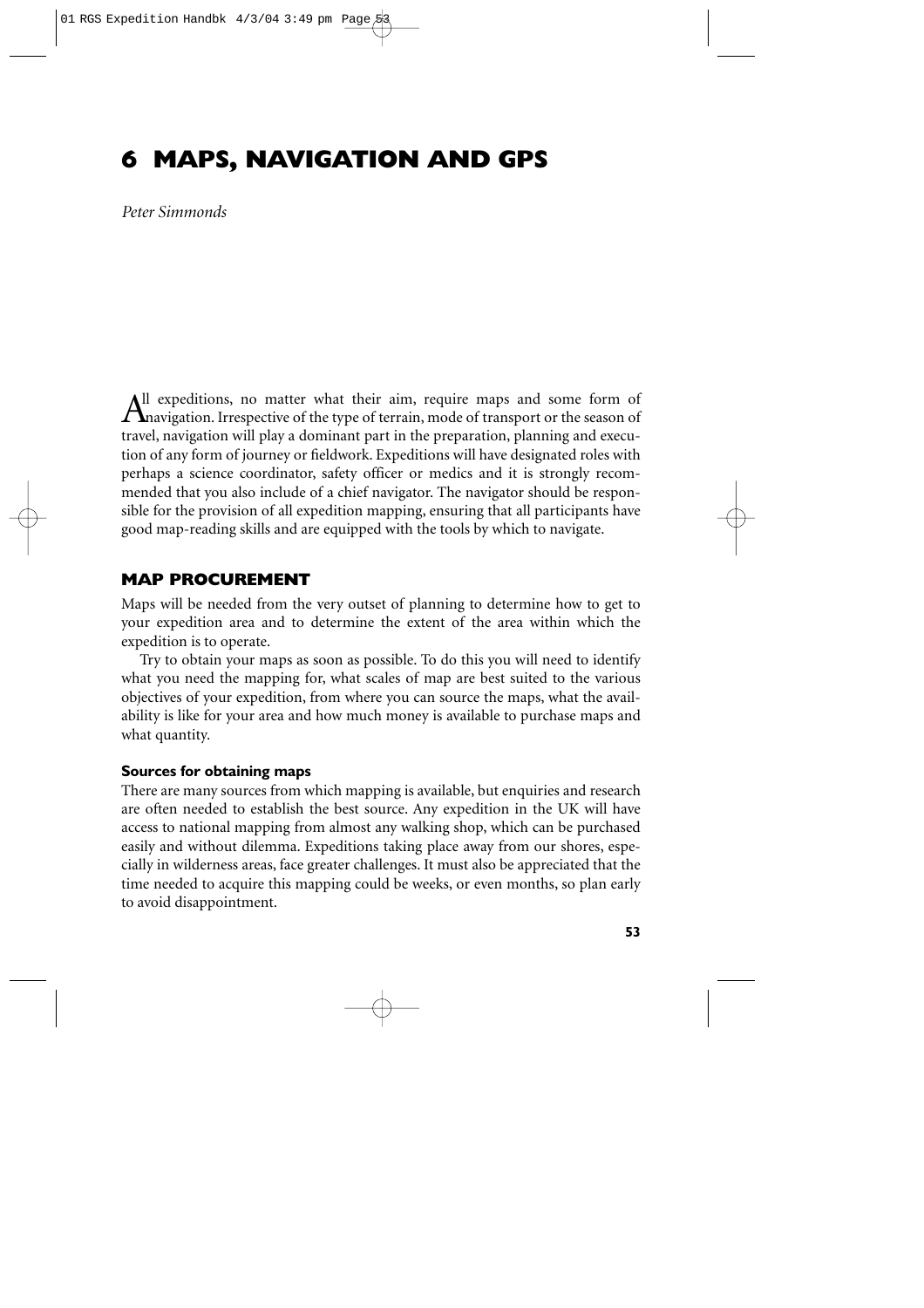Published maps for topography, geology, vegetation cover and soils will probably exist at national and regional levels – whether they are still in stock in the host country is another thing. Try to purchase regional and local maps from a UK map supplier, such as Stanfords or GeoPubs, before going. Tactical Pilotage Charts show elevation, topography and basic vegetation cover, at 1:500,000 scale, and are available for most parts of the world. Regional surveys of soils and vegetation cover have been carried out for many countries by the Food and Agriculture Organization of the United Nations (FAO, Rome): enquire at the HMSO to see if the region of interest has been mapped. You may be able to view maps in the map collection of the Royal Geographical Society (RGS), or review the coverage of a region using the CARTO-NET database of the British Library. A worldwide directory of national earth-science agencies and related international organisations is published by the US Geological Survey (USGS); it gives details of overseas agencies that might hold maps or sets of air photographs. It may also be worthwhile to enquire at the National Cartographic Information Service (NCIS) of the US Geological Survey, or the Cartographic Section of the US National Archive. More detailed maps, at 1:50,000 or 1:25,000, often cover only a small percentage of less developed countries and may date from colonial times. If you can obtain detailed maps, think yourself lucky, but bear in mind that the map data may be over 20 years' old and accuracy may not be as high as UK Ordnance Survey maps.

If your fieldwork is overseas, you should be aiming to carry it out jointly with a team from the host country: this will facilitate access to data. Furthermore, this facilitates the transfer of skills to places where they are most needed, and helps to reduce bureaucratic and logistical problems.

More and more data summarising the features of the world are being digitised and are available over the Internet, from word-processed documents and spreadsheet tables, to scanned air photos and satellite images of entire continents. At the expedition planning stage, the websites of the RGS–IBG Expedition Mapping Unit (www.rgs.org/mapping), the US National Geographic Society and the USGS are particularly useful. Digital maps are now easily obtainable at broad continental and national levels, usually on CDs. These digital maps of developing countries are unlikely to be more detailed than 1:1,000,000, and are therefore of use only where regional studies are important.

### **Map scales**

In the UK we are fortunate to have the world's best quality mapping at a scale that can suit almost all eventualities. Once you depart from the UK, life becomes harder and the quality of mapping can decrease measurably. Choosing the right scale of map to suit your various expedition requirements can be hard, but try to list the preferred options. Maps are generally described as being either "large scale" or "small scale". A large-scale map will normally imply a scale from 1:2500 to 1:100,000 and a small-scale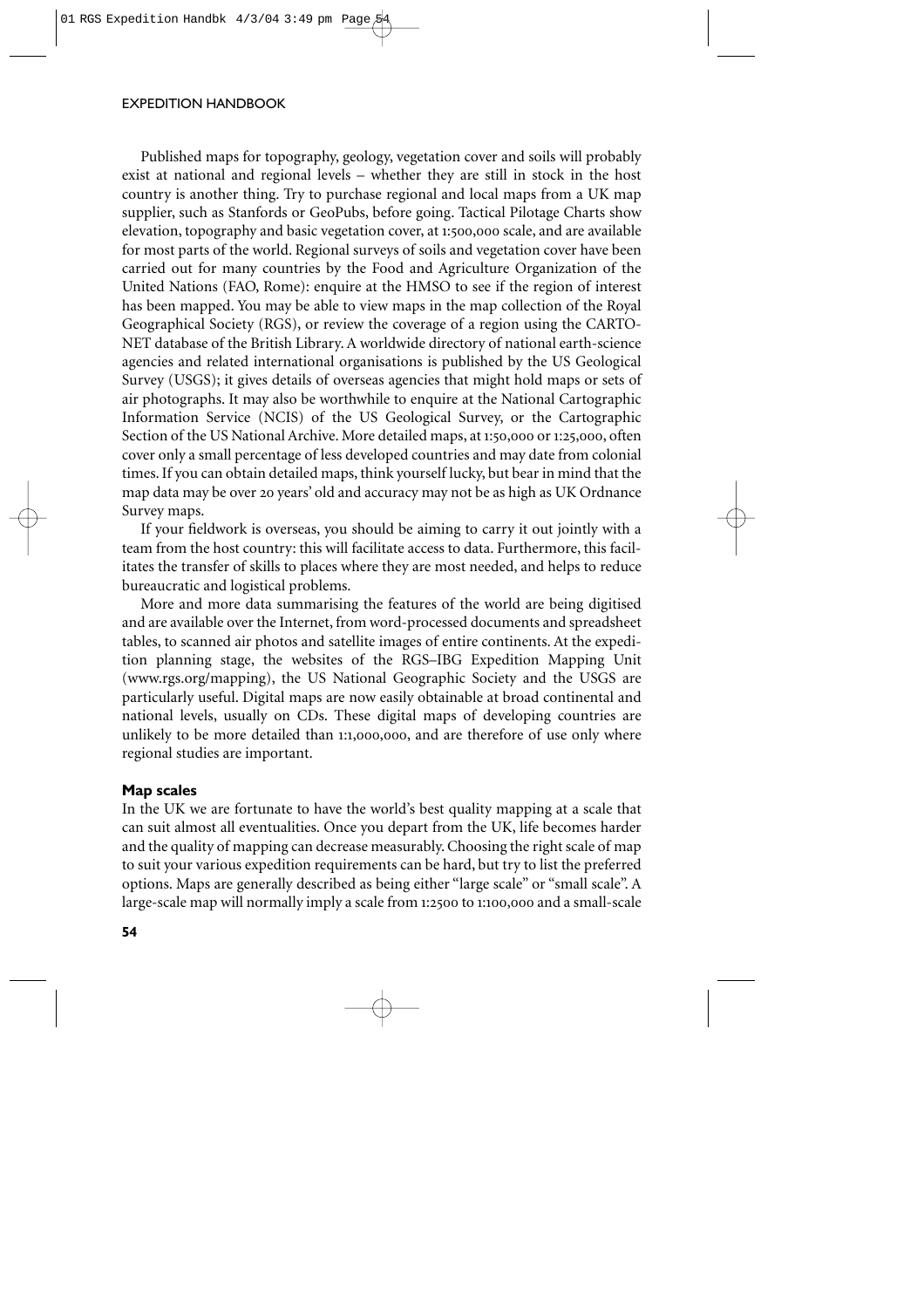map from there upwards. Small-scale maps are normally used for planning. They are ideal for journeys into and out of an expedition area and are very good for long distance journeys, especially when in vehicles or on animals because on one map the distance represented could as large as 150 km. Large-scale maps are usually used for specific locations and are of better use when travelling on foot, but the distance represented by one map might not exceed 40 km. So more maps will be needed for large areas.

### **Map costs**

Always be prepared to pay for mapping. You might not always get value for money, but that is a risk you may have to take. To overcome this you may wish to see the mapping before you purchase it. When buying your maps take into consideration the exact quantities that you need. Despite the importance placed upon expedition members to keep their maps safe, you can guarantee that the first item misplaced will be a map, so buy enough to cover all eventualities.

### **Map reliability/accuracy**

The Ordnance Survey maps of the UK are arguably the best in the world, of the highest accuracy and contain all the information that you could wish for. The same cannot be said for other countries and you must be able to appreciate the currency and accuracy of the information.

When viewing the maps have a look for the "Print Note" or "Compilation Note" in the map margin. Most maps will tell you when the map was compiled, the age of the information used to create the map and when it was printed. Do not be misled by a print date of 2002 when in fact the map was compiled in 1955! Compare detail between different scale maps, especially for road information because these may still be depicted as a track in some areas when in fact a major road has been built through the area.

The other factor to take into consideration will be the language; since the dissolution of the Warsaw Pact there are many more excellent quality large-scale maps available but annotated in Cyrillic.

Finally, note the date and rate of change of the magnetic variation or magnetic declination because these will change with time and must be recalculated by you.

#### **Satellite imagery**

Satellite imagery can also be used to complement maps that you have acquired for your expedition. In today's modern world it could be said that acquiring satellite imagery will be easier than acquiring some aerial photography or even mapping.

The main use for satellite imagery is in a geographic information system (GIS). That is another subject all by itself and is not covered here.

There are many satellites collecting imagery of the world. The types of images that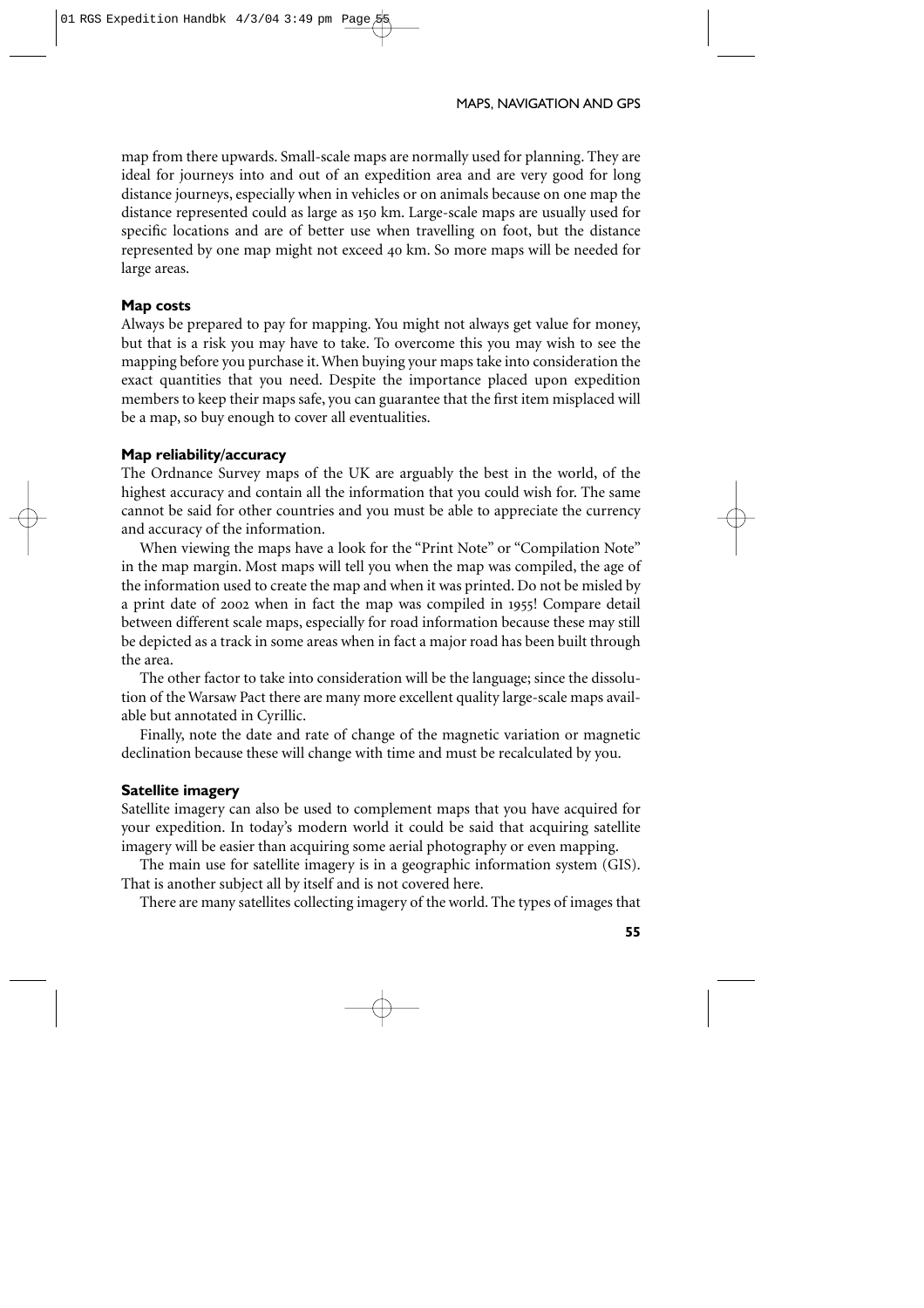they produce are endless. From a purely navigational point of view it will be easier and cheaper to acquire panchromatic images. This will give you a picture of the world below and will augment your maps extremely well. Colour images may sound nice, but the cost will rise and some detail can be confusing in colour. The more familiar types are LANDSAT 7 and SPOT.

The list of sources for satellite imagery is huge. It is so widely available that it is hard to know where to start. Contacting one of the commercial vendors, such as Info Terra or Space Imaging Europe, will aid you in identifying exactly what is available and the costs involved. They might well be able to offer slightly older imagery at a reduced price. Sources of satellite imagery are given on the RGS–IBG Expedition Mapping Unit website (www.rgs.org/mapping).

The accuracy of a satellite image is based on its ground resolution, i.e. the size of a pixel at ground level. Most satellites these days are producing images to resolutions of 50 metres and better. This is ideal for navigation, because most maps may not have an accuracy of greater than 50 metres.

As there are so many satellites acquiring imagery, the reliability of those images is likely to be better than maps. An image could be taken on a Monday and by the Wednesday you could have a copy of it for use.

Satellite imagery is available in either a hard or a soft copy. It is always wise to procure a soft copy because you can then make multiple copies at your leisure, as long as you have the ability to view it and print it. Free viewers are available and can be sourced through a commercial vendor.

Different types of images cover different sized areas, e.g. LANDSAT 7 comes in a scene 170 km  $\times$  185 km. The size will depend on the company supplying the data. A LANDSAT 7, panchromatic 170 km  $\times$  185 km scene might cost you around £500. However, there is also free imagery. A joint US/Japanese project called Aster has free imagery for users. It is of a good enough quality for a navigator. The National Imagery and Mapping Agency (NIMA) also has free imagery available on its homepage. Look for its Geo Engine and search from there.

### **Aerial photography**

Another product that can augment your mapping is aerial photography. Aerial photography comes in either monochrome or colour. Again, monochrome is both cheaper and more suited to navigation.

As with satellite imagery there are many sources for aerial photography. Getting it for any western European country will not prove to be too difficult. Further away from that things will get harder; this is mainly the result of security restrictions.

The big problem with aerial photography is that all images are captured using an aeroplane, and are always subject to tilt as a result of side, head or tail winds. Therefore all aerial photographs are distorted, and the image that you see will not represent the ground perfectly. Not all aerial photographs come with a grid annotated on them

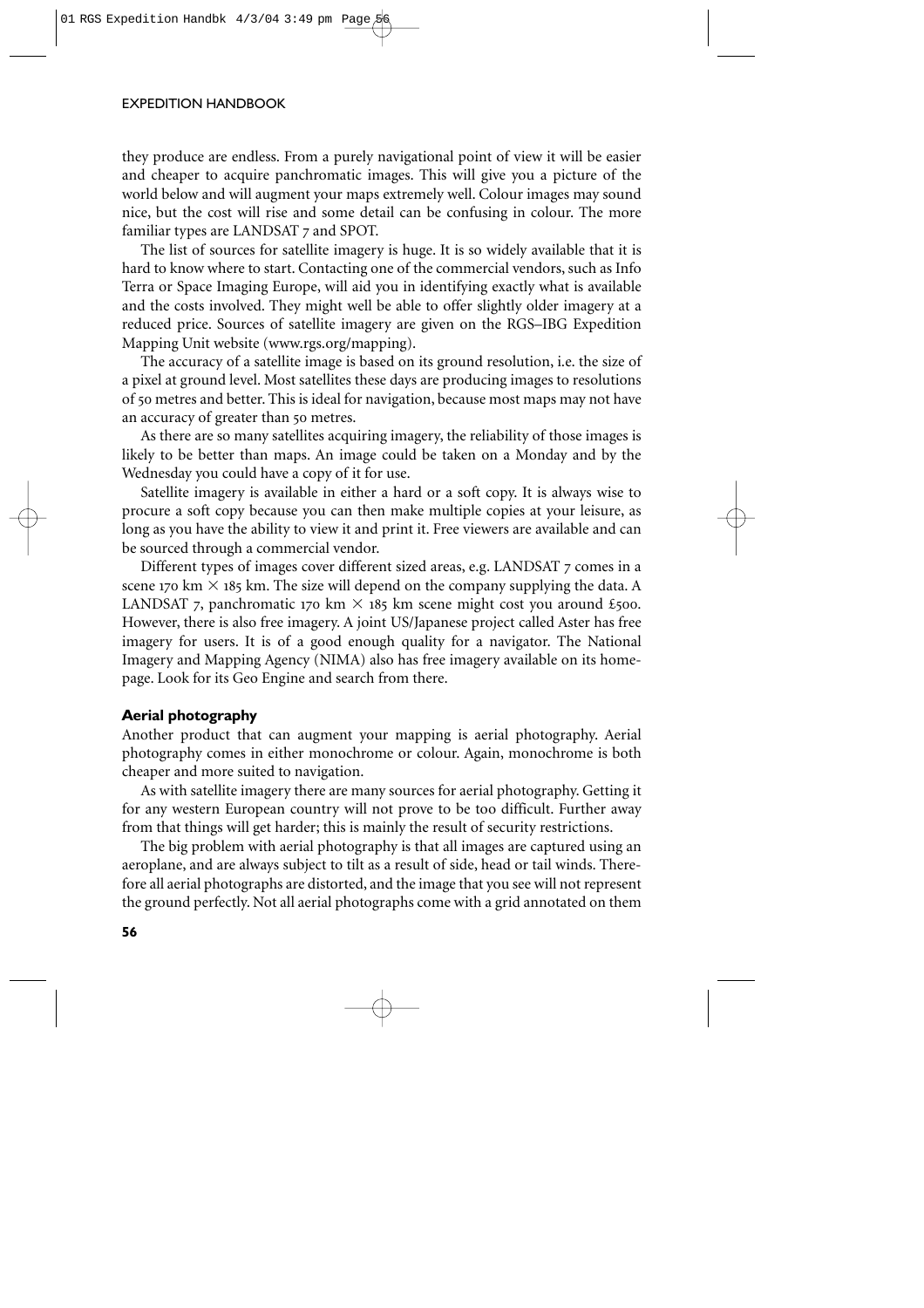and objects can often be hidden in shade. New buildings, roads, etc. might have been built since the sortie was flown.

It is easier to get aerial photography as hard copy. Normally this will have a glossy finish. If possible try to obtain the index plot for the sortie which, if available, will show the relationship between individual photos and the ground. This may be vital in wilderness areas because it can be very hard to pinpoint features on the air photo and the corresponding features on the map.

Each aerial photo should come with a strip of information located on one or more edges. The most important information to identify is the photo or print number, the date when the photo was taken, the focal length of the lens used in the camera and the flying height. Examples of those are given below.

| Print number        | 056          |
|---------------------|--------------|
| Date Time Group     | 061245ZMAY91 |
| Camera focal length | 152.4 mm     |
| Flying height       | 6000 feet    |

#### *Determining air photo scale*

The easiest method of scaling an air photo is to use the following:

F (camera focal length)/H (flying height [AMSL])

Example, based on the above information:

 $F = 6$  inches,  $H = 6000$  feet  $F/H = 6/6000 \times 12$  (to make the same units) = 1/12,000  $F/H = 1:12,000$ 

Note that 152.4 mm = 6 inches (approximately).

### *Putting the map grid on to an air photo*

With care the map grid can be transposed on to a photo by inspection. Care must be taken, because the grid will not plot as a regular shape.

To plot the map grid on to the aerial photograph, start by plotting the four corners of the photograph on to the map. Be as precise as possible. The map grid may then be transposed on to the photograph. Remember to add grid numbers and other information as required.

# **AIDS TO NAVIGATION**

Once the maps have been procured and the detail scrutinised to build a mental

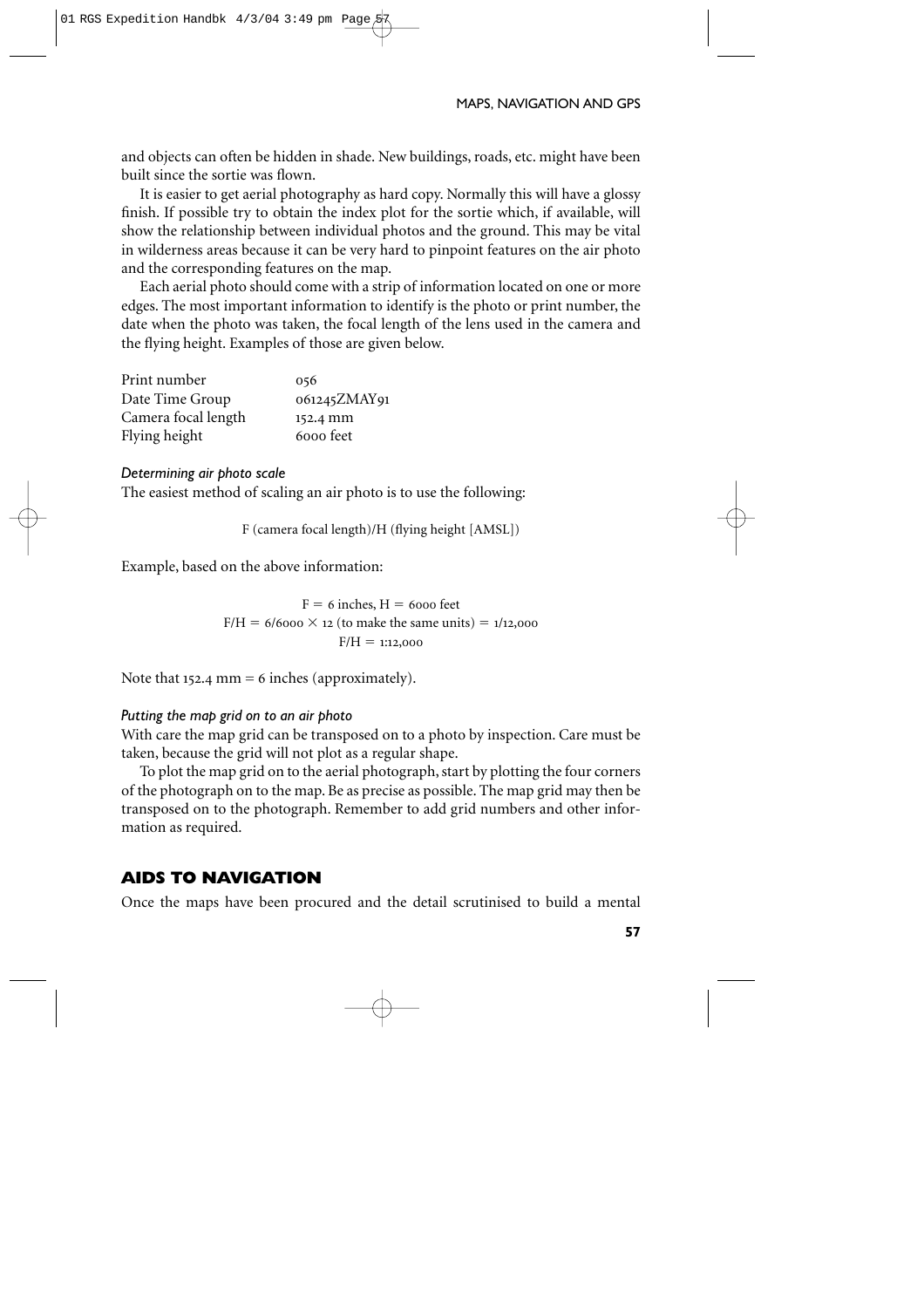

Figure 6.1 *Silva compass magnetic bands* 

picture of the terrain, the time has come to consider the navigational tools to recommend to each expedition member.

### **The compass**

Every expedition member must have a compass. The best type is the plastic or lightweight compass, which is cheap and very reliable. It should, however, have the following basic features:

- Oil-filled housing to allow for proper floatation and movement of the compass needle.
- Luminescent stripes for night use.
- Lanyard for keeping it on your body.
- The needle in the plastic compass should be weighted to suit the magnetic attraction in a particular part of the world. A rough guide can be seen in Figure 6.1.
- The two- to three-letter combinations can be found on the rear of plastic compasses. Some companies can provide a "Global" compass that ensures a free-moving needle no matter your location.

### *Compass bearings*

Navigators will use a combination of true, grid and magnetic bearings:

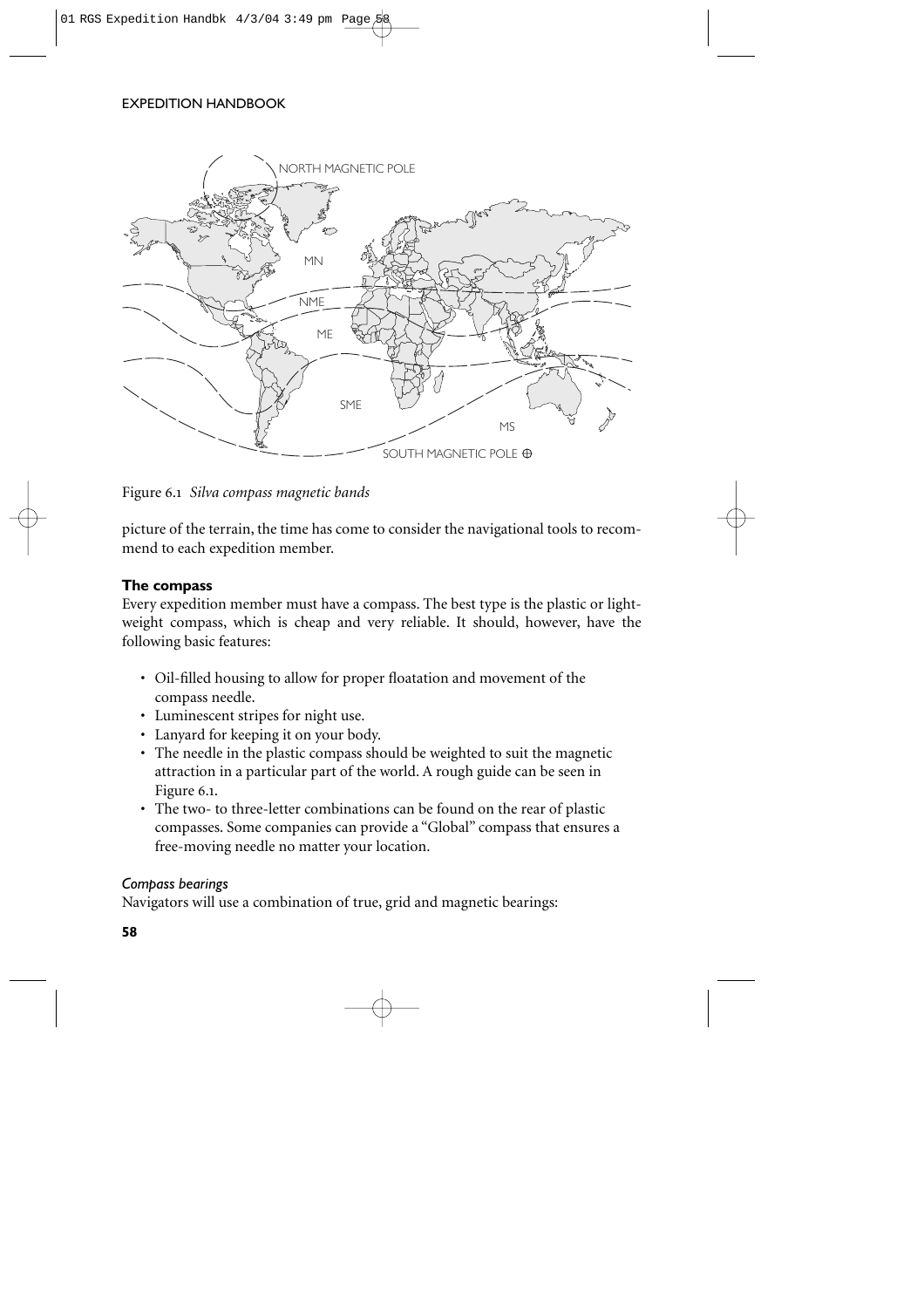

Figure 6.2 *Grid bearings*

- True bearings are measured clockwise from meridians of longitude (graticule) to the desired location on the map.
- Grid bearings (Figure 6.2) are measured from grid north clockwise to the feature on the map.
- Magnetic angles (Figure 6.3) are measured from magnetic north clockwise to the feature as identified on the ground.



Figure 6.3 *Magnetic angles*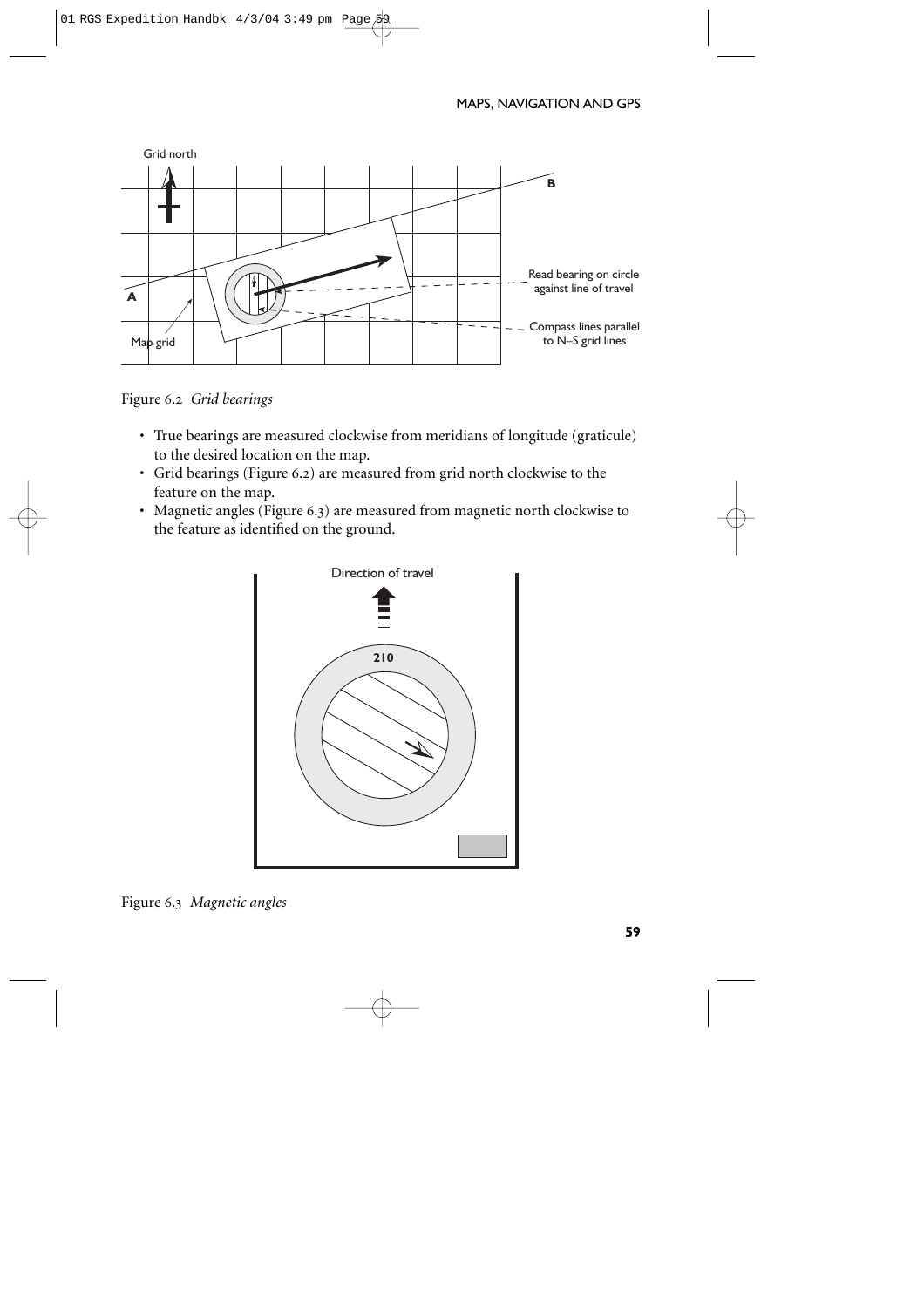

Figure 6.4 *Grid magnetic angle (GMA): (a) magnetic bearing = grid bearing* + *GMA; (b) magnetic bearing* = *grid bearing* – *GMA* 

### *Grid magnetic angle*

Grid magnetic angle (GMA) is the difference between grid north and magnetic north (Figure 6.4). It is defined as being east or west of grid north. Incorrectly applied it will lead to incorrect bearings:

- If the GMA is **WEST** then you will need to **add** it to a grid bearing to obtain a magnetic bearing.
- If the GMA is **EAST** then you will need to **subtract** it from a grid bearing to obtain a magnetic bearing.

### *Magnetic variation*

Magnetic variation (MVAR) or magnetic declination is the difference between true north and magnetic north. It can be defined as being east or west of true north (Figure 6.5).

Remember, if you are using the longitude lines on your map, you will be measuring the true bearing and not the grid.

- If MVAR is **WEST** you will have to **add** it to a true bearing to obtain a magnetic bearing.
- If MVAR is **EAST** you will have to **subtract** it from a true bearing to obtain a magnetic bearing.

### **Watch**

This is another basic, but vital, tool for navigation. Knowing your time accurately is important, so ensure that you have a good reliable timepiece in each party. They also

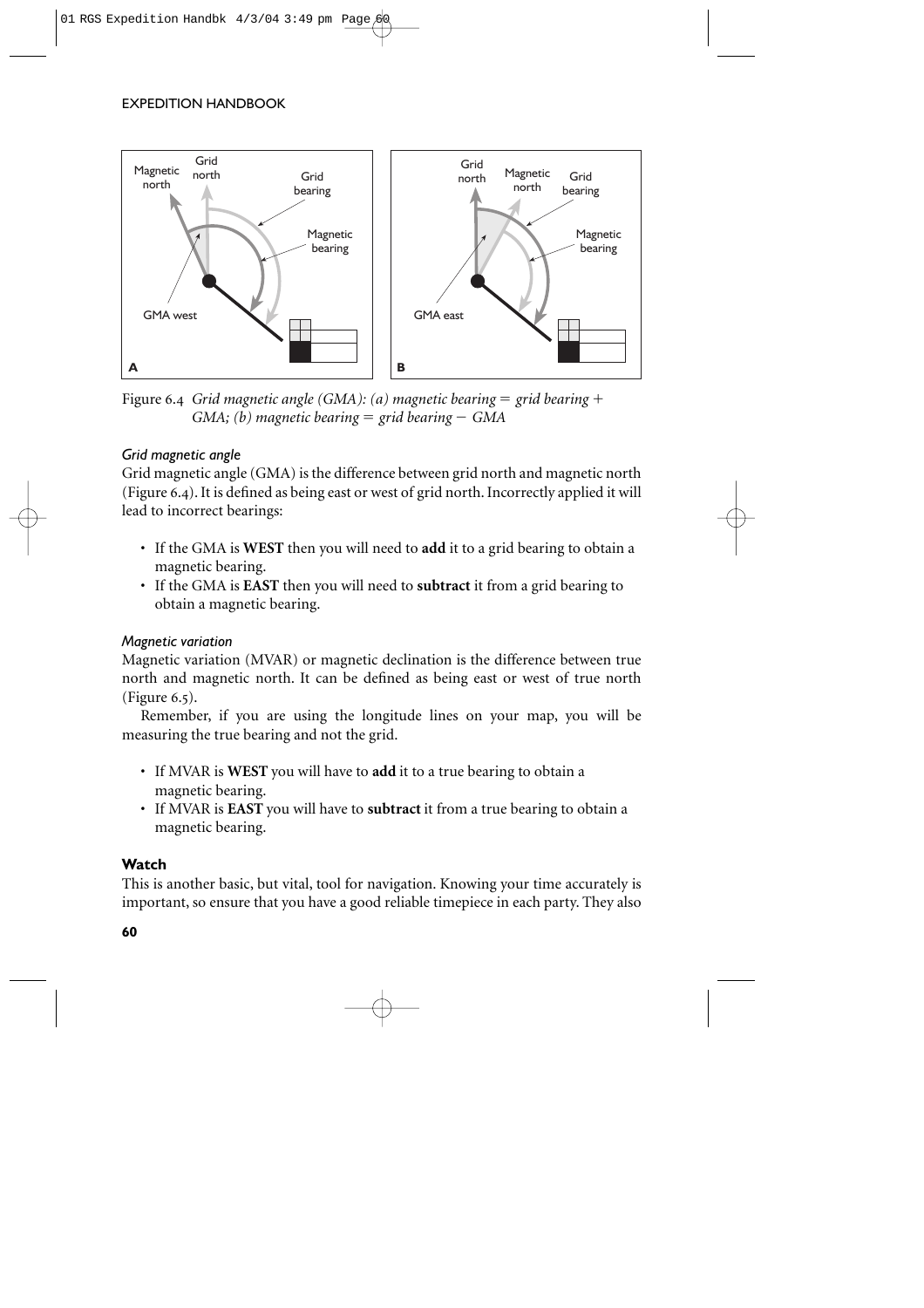

Figure 6.5 Magnetic variation (MVAR): (a) magnetic bearing = true bearing + *MVAR; (b) magnetic bearing = grid bearing – MVAR* 

become vitally important if faced with a survival scenario. The preferred type is an analogue watch with both hour and minute hands. See "Survival navigation" (below) for use in a survival scenario.

### **Altimeter**

A good altimeter is the most effective guide to telling you your height/altitude. This becomes of prime importance if in extremely mountainous or jungle terrain. All altimeters require calibration and this must be done at a known height. This could be a known spot height from a map, a local airfield, a known survey point or if none of the aforementioned is available then from a global positioning system (GPS) receiver. If you do use a GPS receiver your height accuracy will degrade. Currently the global height accuracy for GPS is about 20 m.

#### **Pacing**

If you are on foot and are travelling in terrain with minimal features, then knowing how many paces you take to walk 100 m is ideal.

Asinglepaceisadoublestrideandisnormallycountedontheheelof yourrightboot hitting the ground. A local athletics track with a 100 m bay is ideal for this. Walk the 100 m at least twice and walk normally. Try doing this carrying different loads, because your strides to 100 m will differ depending upon the weight in your rucksack. Once you are happy with your pacing, plot all the variables on a small piece of graph paper and cover it with Fablon. It can then be kept with you at all times. Due consideration is then taken for hilly terrain or muddy ground, but nevertheless it is a tool that is always with you.

Another tool to aid in pacing is a pedometer. These devices can judge the distance that you have travelled on foot.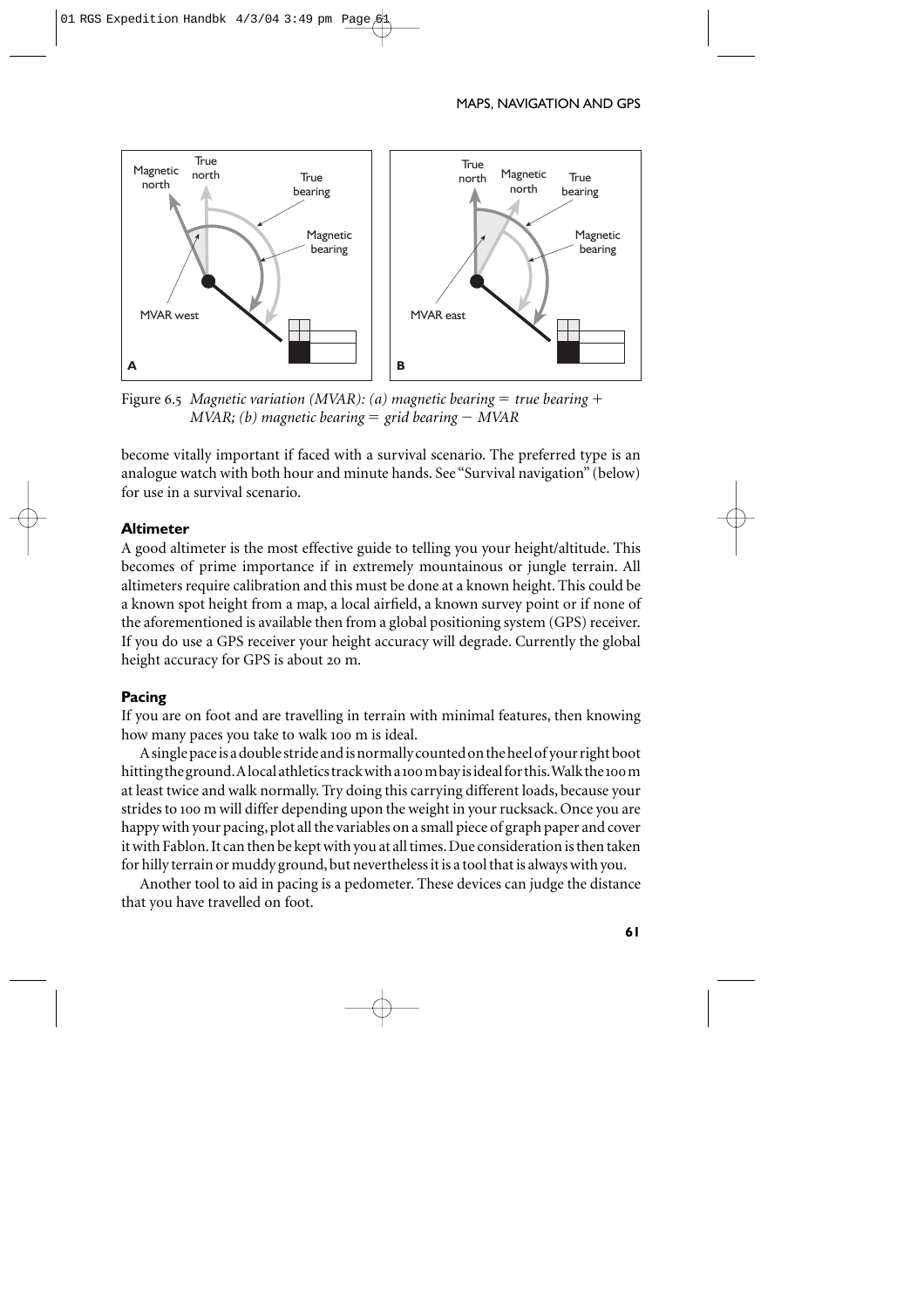#### **Plot sheets**

WhennavigatinginafeaturelessterrainsuchasthedesertortheArctic,themappingwill beplainandpotentiallyoutof datebecausesanddunes/snowdriftsmovecontinuously.

To help you in these environments it is very useful to plot every move that you make on a piece of graph paper.

This "plot sheet" needs to be scaled and all bearings, distances, spotted features and new tracks can be plotted to update your own mapping. All notes taken should be annotated on a dead reckoning log (explained below).

### **Global positioning system**

This has been intentionally left to last. Do not become totally dependent on it. GPS is a very good aid to navigation, but that is all it is. Batteries will run out, the receiver could get damaged in a small fall and in some terrains you might not even be able to track any of the satellites. Becoming over-reliant on GPS is bad practice, and you should never forget how to use the more classic navigation tools.

#### *The basics*

GPS is an American satellite-based positioning system first developed in the mid-1970s. At its core is a constellation of 24 satellites that orbit the earth and transmit information that can be processed by a GPS receiver. This system is capable of providing very accurate positions in a very short time frame. As this goes to print the global accuracy for a standard hand-held GPS receiver is 13 m or less (position only). You may get better or worse than this. The location of the satellites in the sky and the number of satellites being tracked will help to determine this.

However, this accuracy and its relationship to your maps will all depend upon your ability to set your receiver to specific parameters as defined on your maps. Remember that maps came first and that mapping theory is used on GPS receivers.

#### *GPS set-up*

The two most important parameters are the map datum and the coordinate format that you wish to use.

If you select the wrong datum on your receiver you can expect to get a position error of up to 1000 m. All modern mapping will specify its datum in the map margin.

The choice of a coordinate format will depend upon your mapping. Be aware that certain countries have their own position format – this could be a bit of an unknown. Whatever format is chosen, remember that GPS can give you only a unique position on the world, so you must conform to the format exactly. All errors are user errors!

Other set-ups that you may wish to consider are:

• Bearing style and bearing units: it is worth setting your receiver to magnetic bearings. Any bearing displayed can then be set on your compass as well!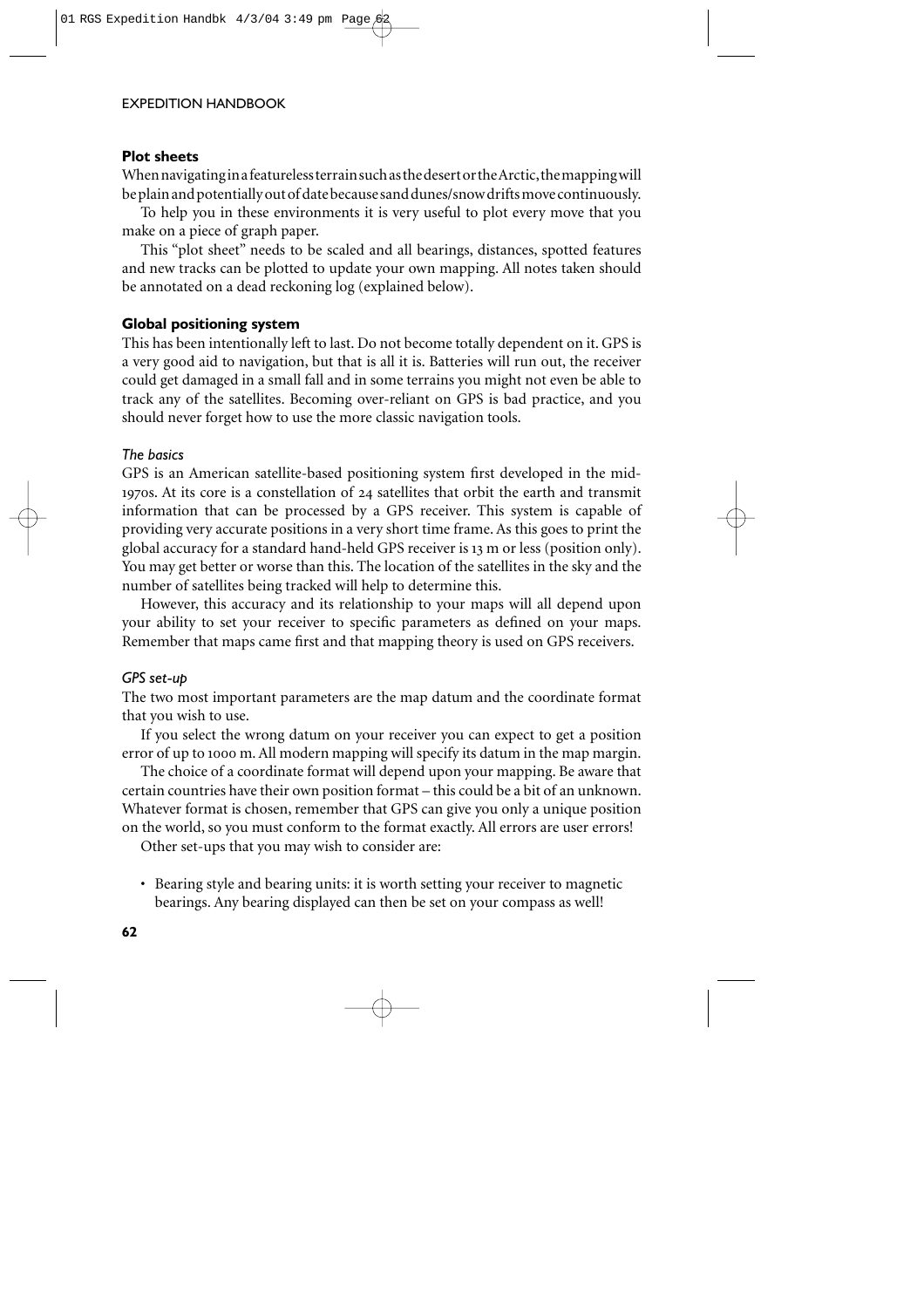- Time: all receivers have the ability to be set for local time.
- Navigation units: how you wish distances and speeds to be displayed.

### *Initialising a GPS receiver*

Once you have arrived in your expedition area you will need to initialise your receiver. Nearly all GPS receivers have the option to select the continent, country and sometimes the nearest city. Choose this and then wait for the receiver to display a new position, but be patient as it may take 12–15 minutes to initialise.

#### *Waypoints*

A big advantage with GPS is the ability to load a waypoint (map feature) in coordinate format into the receiver and then let the receiver guide you to it. Try to choose features of the map and not just any old grid reference.

#### *Routes*

If you are in vehicles or on animals then you can create a route to follow. Individual waypoints are needed for this and, once loaded, these can be imported into a route. Once activated, the receiver will guide you from point to point and usually will inform you on arrival at a point.

This feature should not be used when travelling on foot.

#### *Navigating with GPS*

GOTO is a function that when chosen will display a list of all stored waypoints on the GPS. All receivers have a GOTO function. This will prompt you to select a loaded waypoint and then guide you to it. Remember that the information displayed to aid you will be "as the crow flies". GPS cannot predict obstacles such as cliffs, rivers, etc., so be careful. Do not get into the habit of looking at your receiver permanently and thereby becoming blinkered to your surroundings.

Nearly all receivers will have either a compass screen or a highway screen. The easiest to use for foot navigation is the compass screen. If in vehicles or on animals the highway screen may be easier.

### *Background mapping on a GPS receiver*

Many companies now offer the ability to load, from a CD, mapping into specific receivers. This digital mapping should be treated carefully. Outside the UK no digital mapping is available that shows true topographic information, i.e. footpaths, contours, etc. The best use of a package like this is the opportunity to create waypoints via a PC keyboard rather than the keypad of your receiver. These can then be "burned" into the memory of the receiver for use.



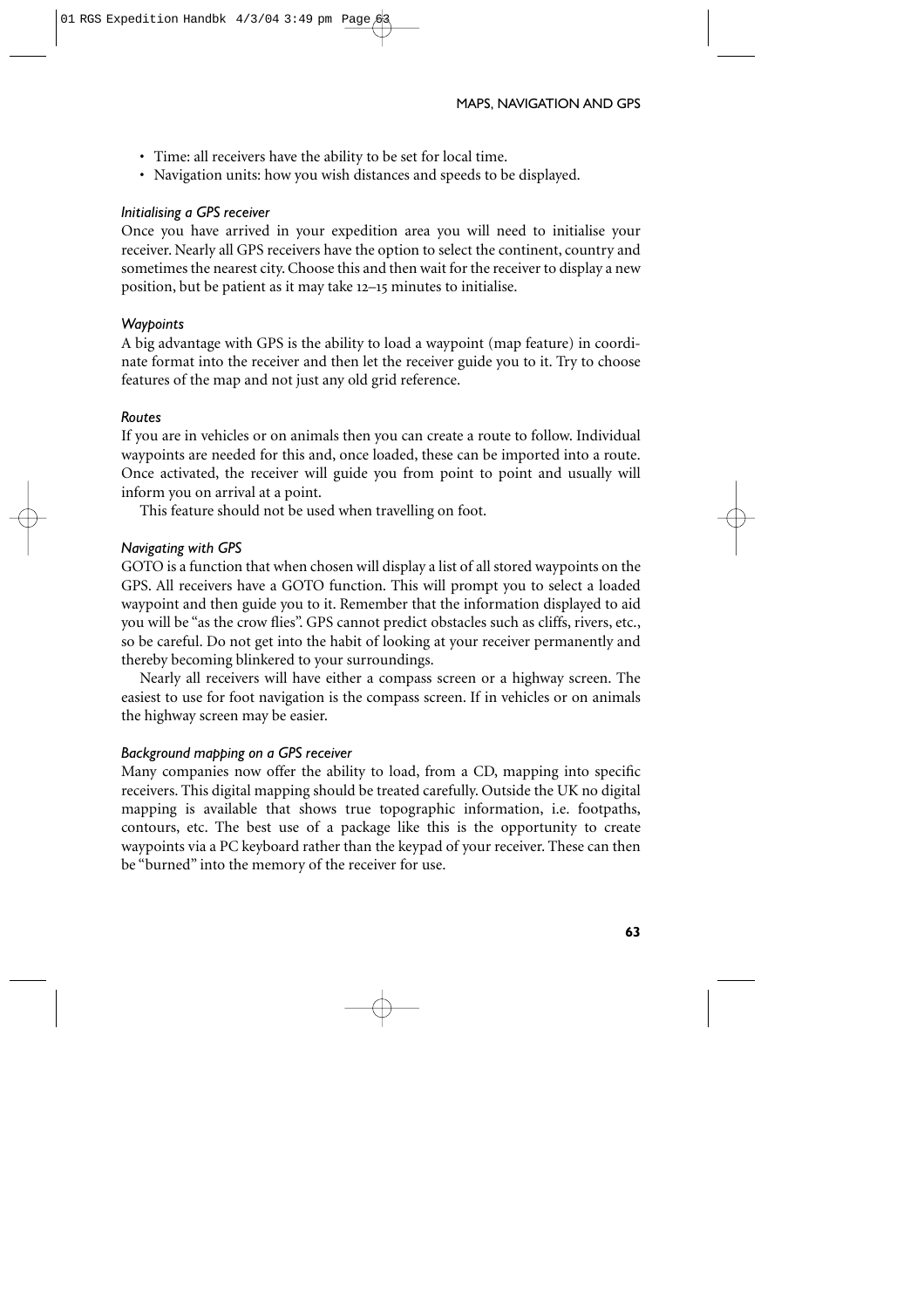#### **Other navigational tools**

Other navigational tools that can be easily forgotten but are still vitally important are:

- graph paper: for plot sheets
- pencils: for plotting bearings, completing fixes, completing logs
- protractor: a more precise way for plotting bearings than a compass
- conversion tables: kilometres, miles, mph, kph, etc.
- notebook: recording information
- dictaphone: especially good when using vehicles or animals; saves trying to rewrite notes at the end of a day
- parallel rulers (small): exceedingly good value
- ruler: metric and metal.

### **Jungle navigation**

Jungle navigation can be extremely difficult and frustrating because known prominent features are often very hard to find, let alone identify, on the map.

Primary tropical forest is normally easy to walk through, fallen trees being the only obstacle. Route selection should be based on the contours and drainage pattern. In steep terrain keep to ridges (even though they lack water), otherwise the going will be extremely slow. Planning of the route is essential, because visibility is very restricted.

Secondary tropical forest occurs around the edges of primary jungle or in patches where the primary jungle has fallen down or been cleared. The growth can be extremely dense and should be avoided. Your visibility will be severely restricted and routes should be related to the shape of the ground.

Swamp areas should also be avoided. If unavoidable a straight-line route should be planned from a well-defined starting point and ending at some identifiable point. Aim off from this point so that you know that, on reaching the far side, you have to turn left or right to locate it.

Sketches should be made of features that could be used for navigating – river crossings, clearings, etc., including the direction you were facing when doing the sketch.

Clearings should always be sought after, especially if on high ground.

Remember, in the jungle the shadow will point away from the sun.

### **Survival navigation**

*Using the sun*

The sun can be used to determine the four major points of the compass. Remember the sun rises in the east and sets in the west.

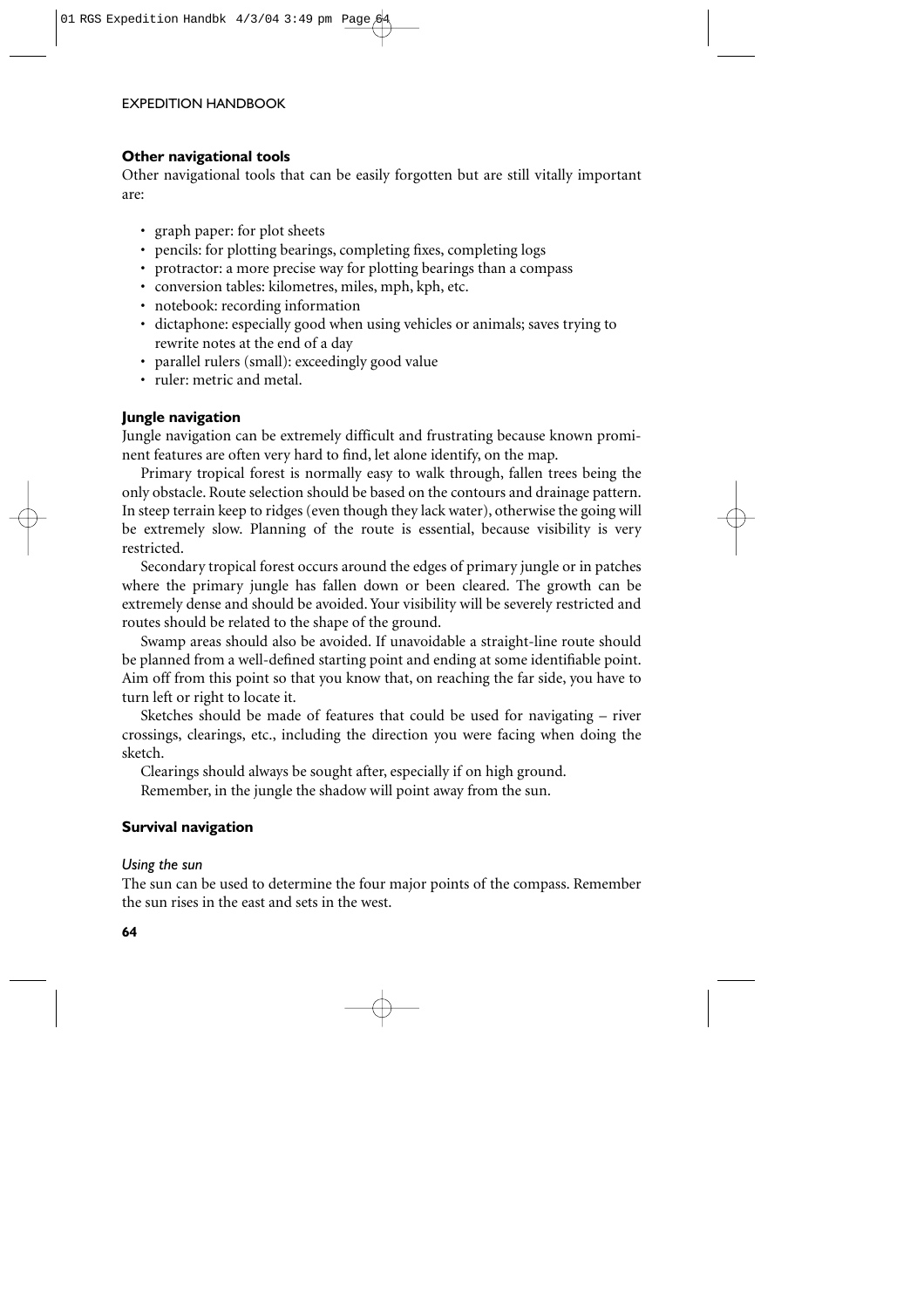

Figure 6.6 *North or south and the sun at midday*

If you are north of the Tropic of Cancer, at midday the sun will give you south. If you are south of the Tropic of Capricorn, at midday the sun will give you north.



Figure 6.7 *Finding north and south*



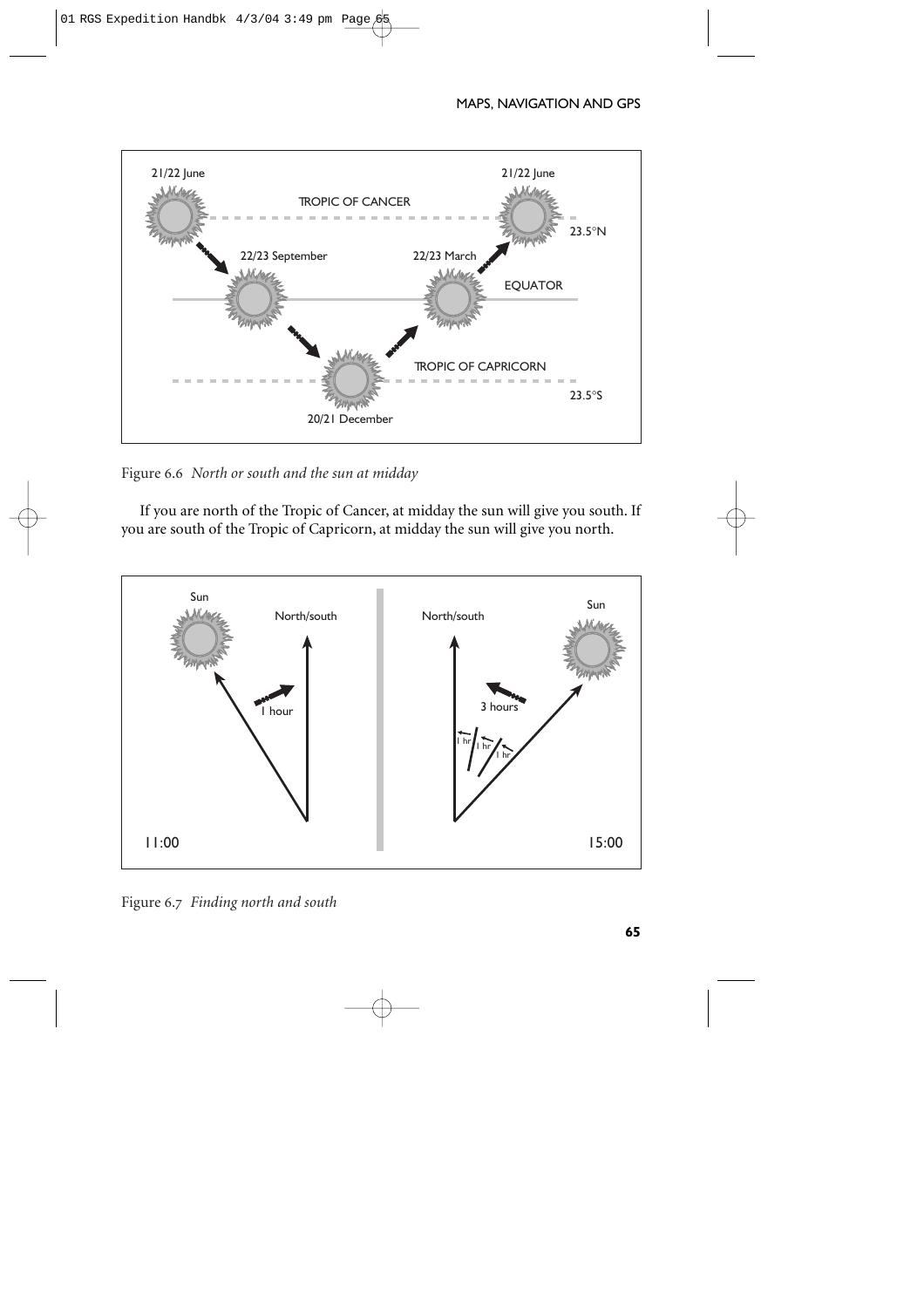

Figure 6.8 *Using an analogue watch in the Northern Hemisphere: (a) morning, (b) afternoon* 

# *North or south* (Figure 6.6)

Depending on your latitude and if you are in between the Tropics, the sun at midday could give you either north or south.

If you are going to a country within the two Tropics contact the RGS–IBG Map Room with dates and latitudes (email: info@rgs.org). A definite answer can then be calculated for you.



Figure 6.9 *Using an analogue watch in the Southern Hemisphere: (a) morning, (b) afternoon*

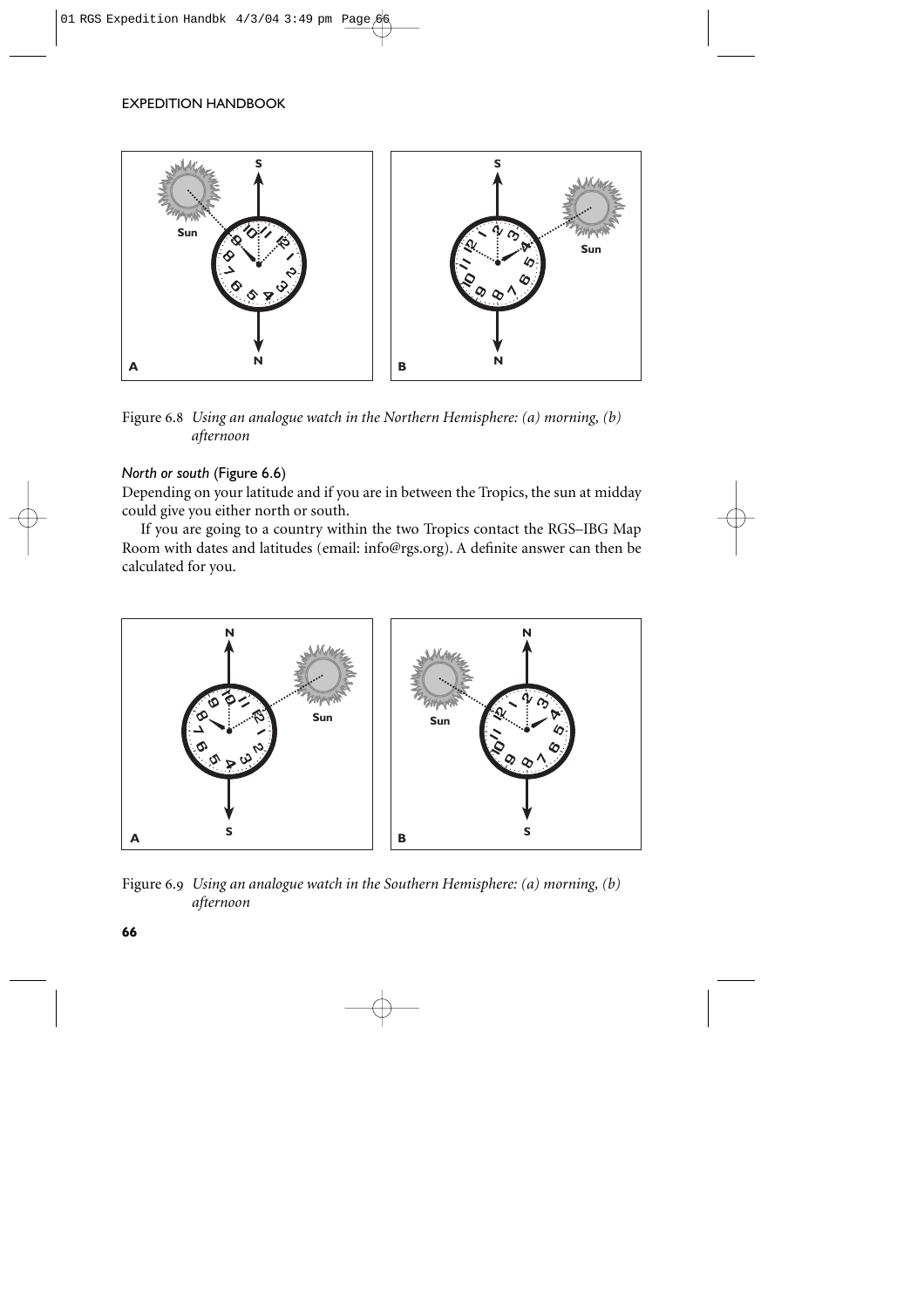

Figure 6.10 *Finding east and west*

### *Finding north or south* (Figure 6.7)

By stating that one outstretched hand at arm's length is equal to one hour, you can determine north or south from the sun using your hands.

To save you from staring at the sun, try this technique with your back to it. Remember, however, that this will also give you the opposite heading.

### *Using an analogue watch*

In the Northern Hemisphere, north of the Tropic of Cancer, lay your watch flat with the hour hand pointing to the sun; south will be midway between the hour hand and 12 o'clock on your watch (Figure 6.8).

In the Southern Hemisphere lay your watch flat with the 12 o'clock pointing to the sun; north will be midway between the hour hand and 12 o'clock (Figure 6.9).

### *Finding east and west* (Figure 6.10)

Place a stick in the ground, which should be flat and clear of debris. Mark the tip of the shadow, e.g. with a stone. A minimum of ten minutes later, mark the tip of the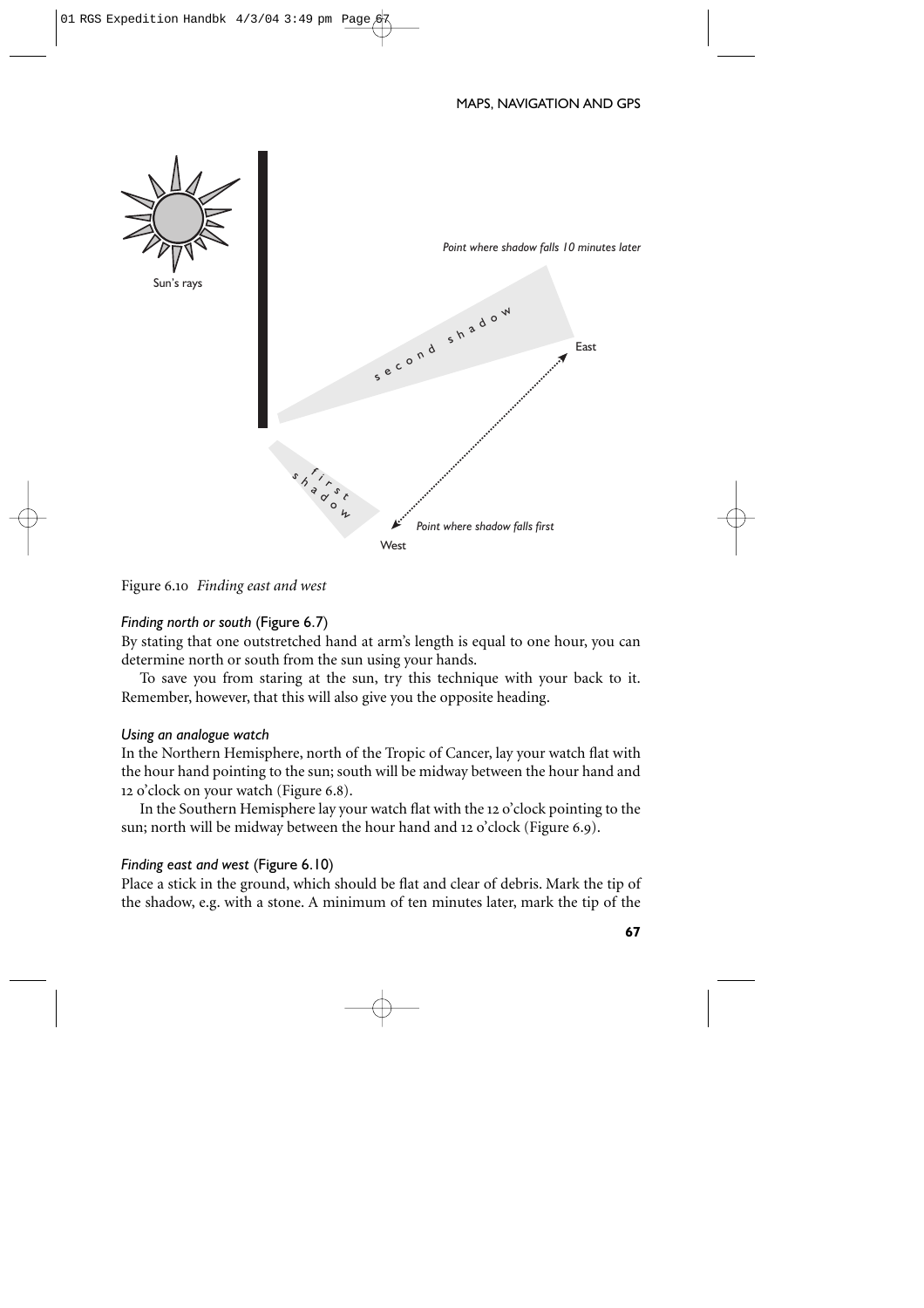



Figure 6.11 *The stars: Northern Hemisphere. Note that Polaris is shown brighter than it is in reality*

shadow. The line joining the two points is the east/west line, no matter what the latitude or time of day is. This, however, is not a very accurate method.

### *The stars*

The star that best denotes the direction of north at night in the Northern Hemisphere is Polaris (in the Southern Hemisphere Polaris is not visible). There are three main star constellations that can be used to locate it: Cassiopeia, the Great Bear and Orion (Figure 6.11).

The vertical angle of Polaris also gives you your latitude. So the further south your location, the lower in the sky will Polaris be found. The more remote your location, the more stars you will be able to see. Finding specific stars in this environment can be harder.

In the Southern Hemisphere life is less easy because there is no bright star to use as a south indicator. The best way of estimating the location of south is to use the Southern Cross and the brightest star in the Hydrus constellation as your reference.

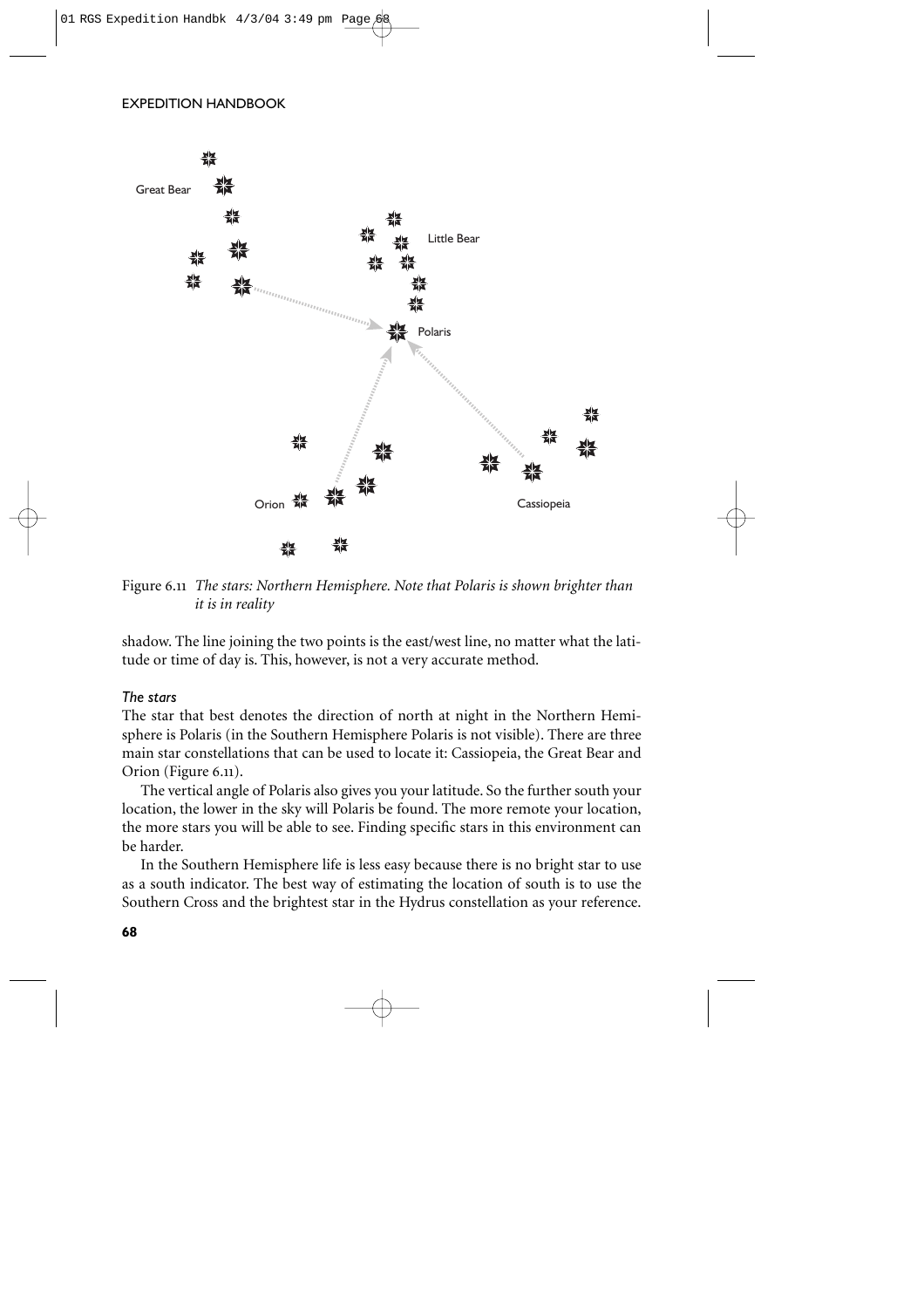

Figure 6.12 *Southern Cross in the Southern Hemisphere*



Figure 6.13 *North–south line – how to find in the Southern Hemisphere*

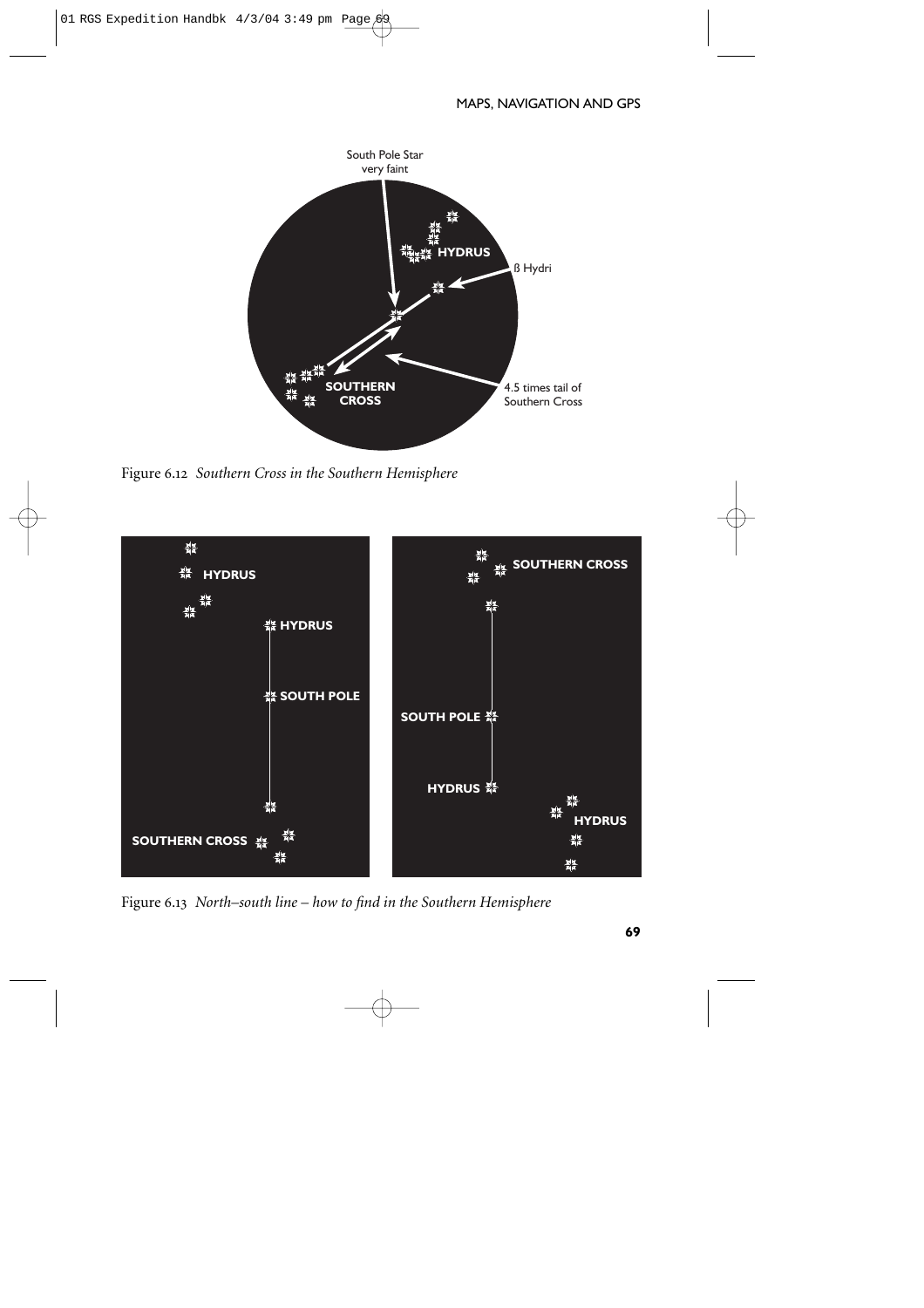Draw a line from ß Hydrus to the Southern Cross. Imagine that the Southern Cross is a kite; extend the longer axis 4.5 times and that point will be south (Figure 6.12).

When the line joining the tail of the Southern Cross to Hydrus appears to be vertical it is a good indication of the north–south line (Figure 6.13).

### **Other tools**

Another tool you can use in a survival situation is the wind. If you know the direction of the prevailing wind you will be able to see this in features on the ground.

# **ROUTE PLANNING**

Planning a route is critical. The selection of the route must be methodical and follow the following basic guidelines.

### **Creating a route planner**

When creating a route to follow you should always complete a route planner. Never try to memorise the route in your head. A route planner should consist of the following minimum headings:

*Leg no. Start position End position Distance Bearing Estimated time Remarks*

The following are points to note:

- State clearly the distance units, i.e. kilometres, miles or nautical miles.
- State clearly the bearing type, i.e. magnetic, true or grid.
- The remarks column should specify features to look for or features that you may well cross, i.e. rivers, wadis, saddles, cols, etc.

#### *The start and finish positions of the route*

These positions must be in a coordinate format and not just relate to a map feature.

### **Understanding the contents of the maps you will be using**

A simple mnemonic to remember is VAGS:

- **V vertical interval**, or contour spacing: being able to recognise the relief patterns on the map and where necessary the steepness of the terrain.
- **A age of the map**: understanding that the detail on the map might well not represent the features on the ground. The map could be so old that a lot has changed in the intervening years, i.e. track direction.
- **G grid magnetic angle** or **magnetic variation**: understanding the corrections that you will have to apply to compass magnetic bearings to be able to draw/plot those bearings on the map.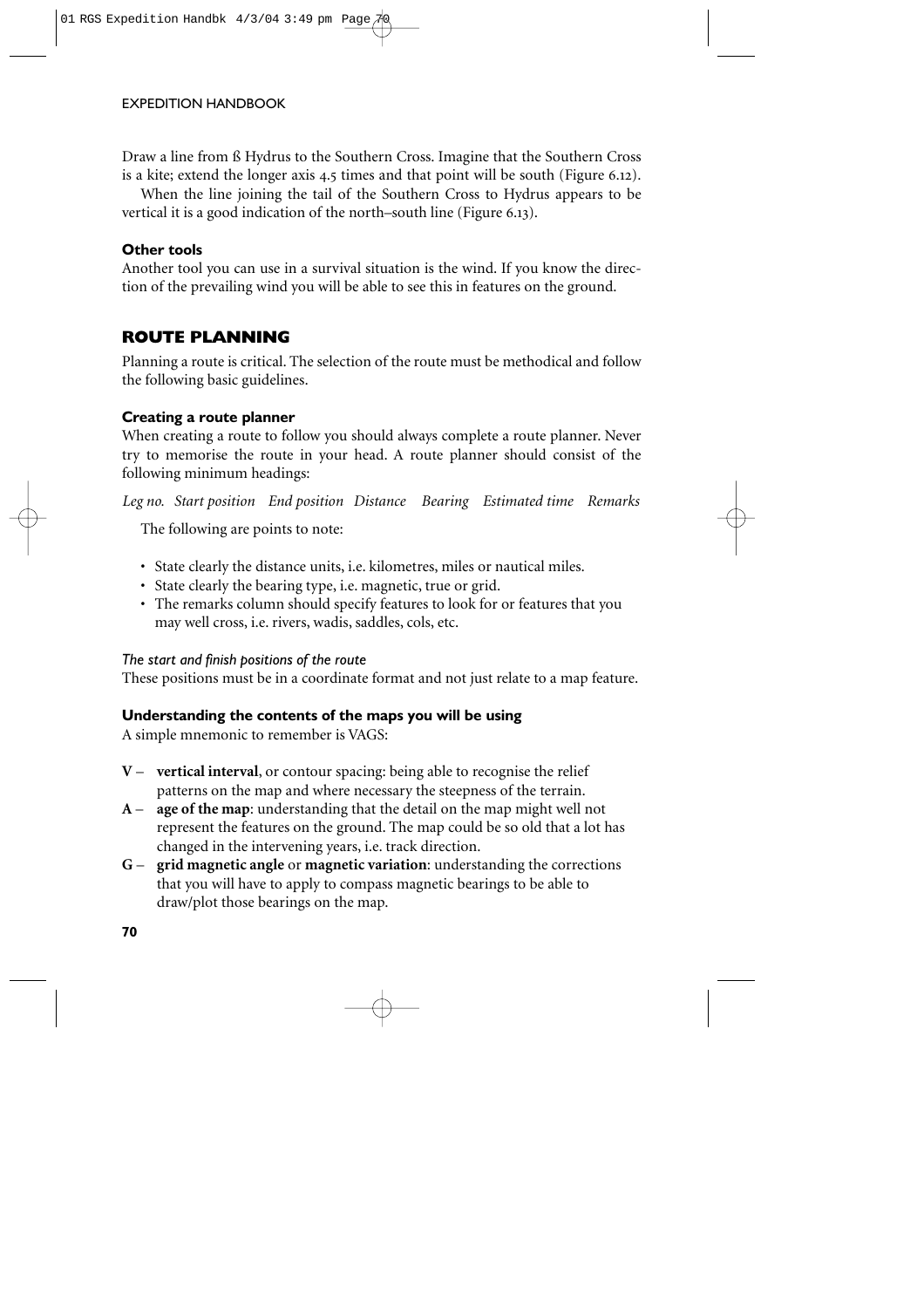**S** – **scale**: as already mentioned, different scale maps will represent the land in different ways.

Once you have fully digested all of the map information, you can start your route planning. Again you can go about this by using another mnemonic – TRECH:

- **T time and distance**: take into consideration the terrain you are crossing, the effect it will have on the distance that you are realistically likely to cover by your mode of travel in a set time scale. Do not attempt too much in one single leg. Many legs will make navigation easier.
- **R relief and going**: take into consideration the relief and how badly it will affect movement. The well-established Naismith's Rule, based on hillwalking experience, suggests that you should allow, for movement on foot with pack: 5 km per hour
	- 0.5 hour per 300m of ascent
	- 0.5 hour per 300m of descent
	- 0.5 hour per 300m of steep/difficult descent.

This provides a reasonable guide when tempered with experience.

**E – ease of navigation**: try to plan the legs of your route that coincide with prominent terrain features. It is worth considering the following:

Direct and non-direct routes: the fastest route may not be a straight line. Handrailing: you may wish to handrail features to aid in your navigation

by the use of obvious features such as power lines, pipelines or cliffs. Height: do not lose height, especially if on foot and in the jungle.

Aiming off: if point is on a linear feature, aim to hit it to one side and work towards it.

Attack points: pick an easier feature and use it as a base to find the end of a leg.

Catching features: bounce off larger, obvious features to find the end of a leg or route.

- **C cover**: the use of terrain or land features that can provide cover from the elements, i.e. the leeward side of hills if the prevailing wind direction is known.
- **H hazards and safety**: recognition of areas where problems might arise if no alternative is available. We are, after all, explorers! Are there possible escape routes?

# **ROUTE FOLLOWING**

With a route finalised it is now time physically to go and follow it. Do not dive in feet first without first of all setting your map. This can be done by various techniques. You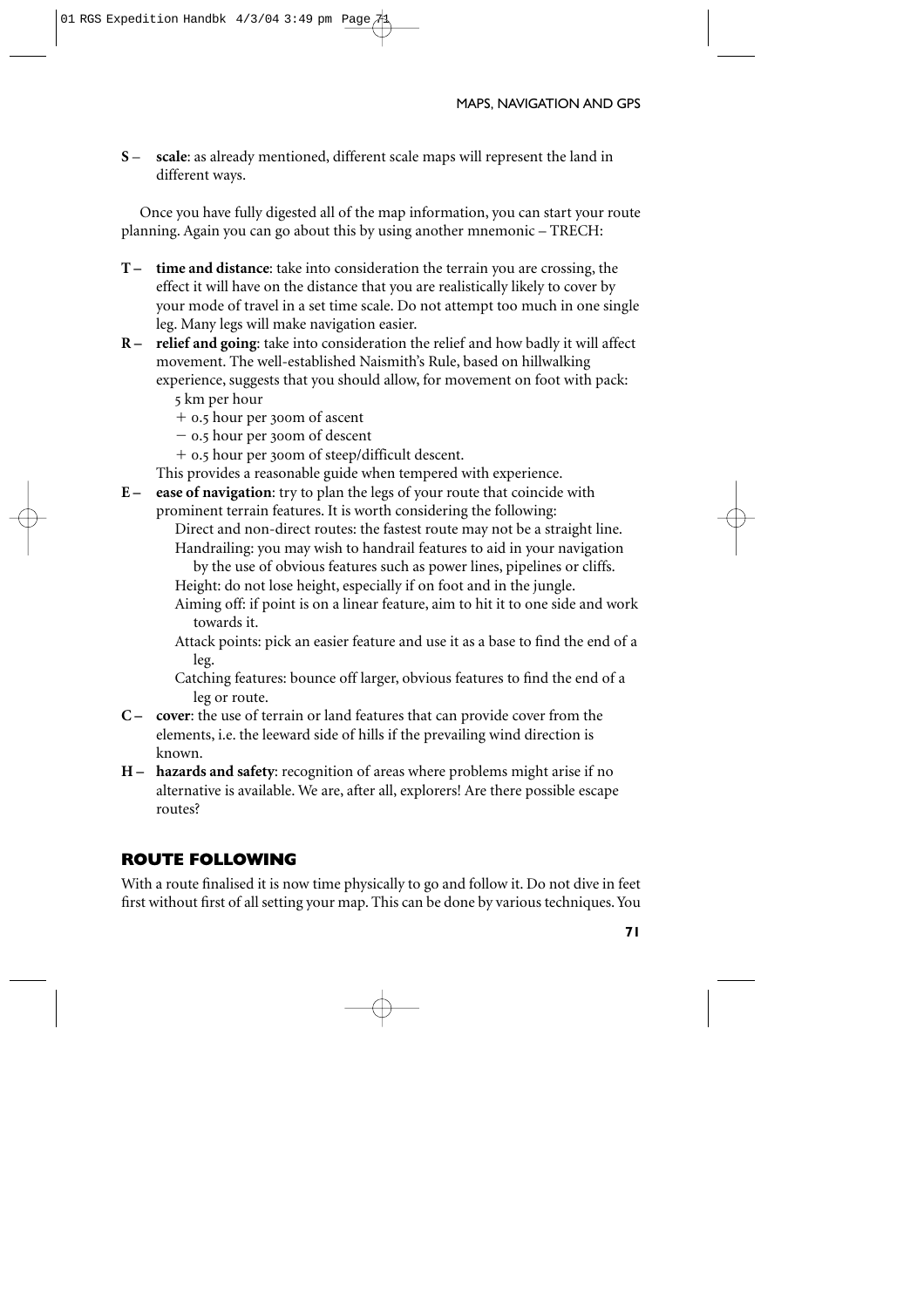can use your compass to set the map to north. You can set your map by equating features visible on the ground with those same features on the map. And lastly mark on your map your known position.

To complement this it is always worth checking to your rear for back sights. Note start time of each leg. Continue to check your position by carrying out fixes (techniques on this subject are covered later) and keep your wits about you.

If you are in a vehicle, ignore wheel slippage, because it will be minimal. You should concentrate on the extra distance entailed in avoiding obstacles or the drift of the vehicle caused by the driver and side of the steering wheel. A right-hand drive vehicle has been proven to drift off to the right while driving on desert-type terrain.

If you are in any doubt, then stop. Do not guess! Your colleagues might be thankful for a stop for a hot drink or some food while you confirm your position.

Above all, concentrate!

### **Finding your end of leg**

The best method of locating your destination is the square search. This is a proven technique. However, you must always leave someone where you finished before starting the search, because this will be your last known location!



Figure 6.14 *The square search*

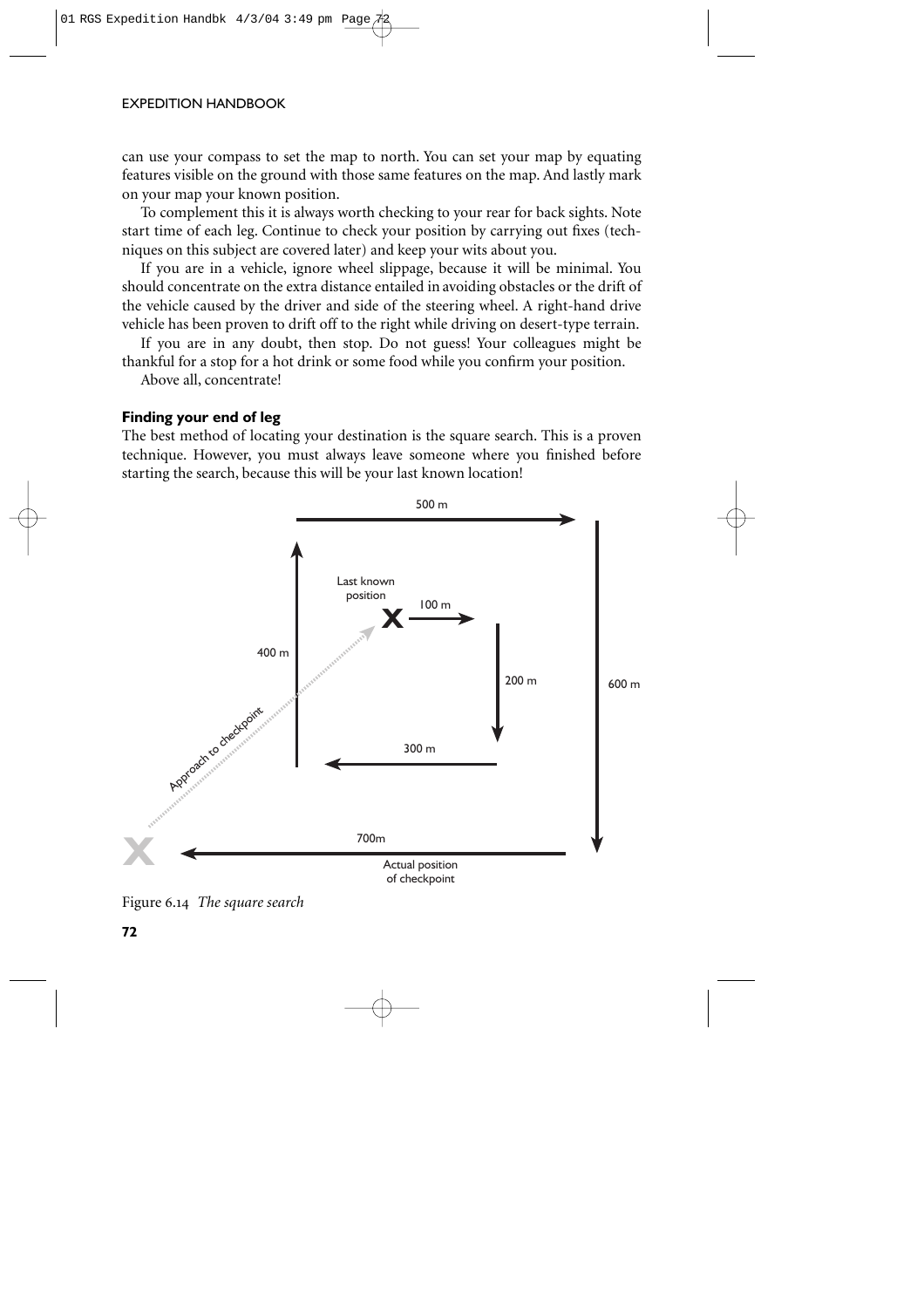On nearing the end of the leg, you should be searching for it. Get a feel for how far you can see to your sides and to your front, e.g. this could be only 100 m.

At the end of the route, stop and leave at least one person there. You then proceed east, no matter the final direction, for the distance that you can search to your front and to your sides. In this example it would be 100 m.

At the end of the 100 m turn 90 degrees and search for 200 m, but keeping your search distance to 100 m.

Continue in this fashion until you locate your checkpoint, target, etc. (Figure 6.14).

### **Dead reckoning**

01 RGS Expedition Handbk 4/3/04 3:49 pm Page

The principle of navigation by dead reckoning (DR) is simple. From a defined position you travel in a defined direction, for a defined distance after which a new position can be determined.

This sounds good and easy in theory but in practice many errors can occur which will seriously affect your final DR position. The two main errors are in the measurement of distance (e.g. odometer error, poor pacing) and maintenance of your direction (e.g. obstacles, hazards). In order to counteract these errors the navigator must update his or her position regularly by using features that are on both the map and the ground.

There are two main methods available and they are either a multiple fix or a single fix. A modern term for the multiple fix is a resection and if done properly it will define your position very accurately. A single fix does as it describes. It uses only one bearing to obtain a position fix. This makes it less accurate than a multiple fix, but in some terrains you may have only one object that is both visible on the ground and appears on the map.

### **Multiple fix** (Figure 6.15)

- 1. The size of triangle will depend upon the following:
	- (a) compass and pointing errors (poor compass operation, not converting magnetic bearing to suit the map)
	- (b) incorrect plotting of detail on map or chart.
- 2. Your true position will be within the plotted triangle.

### **Single fix** (Figure 6.16)

If you only have one identifiable feature to use, then a single bearing fix should be used:

- 1. DR position plotted on map from course, speed and distance.
- 2. True position must be along bearing line from positively identified landmark or feature.
- 3. Assuming DR log to be correct, most probable estimated position (EP) is shortest distance (perpendicular) from bearing line to DR position.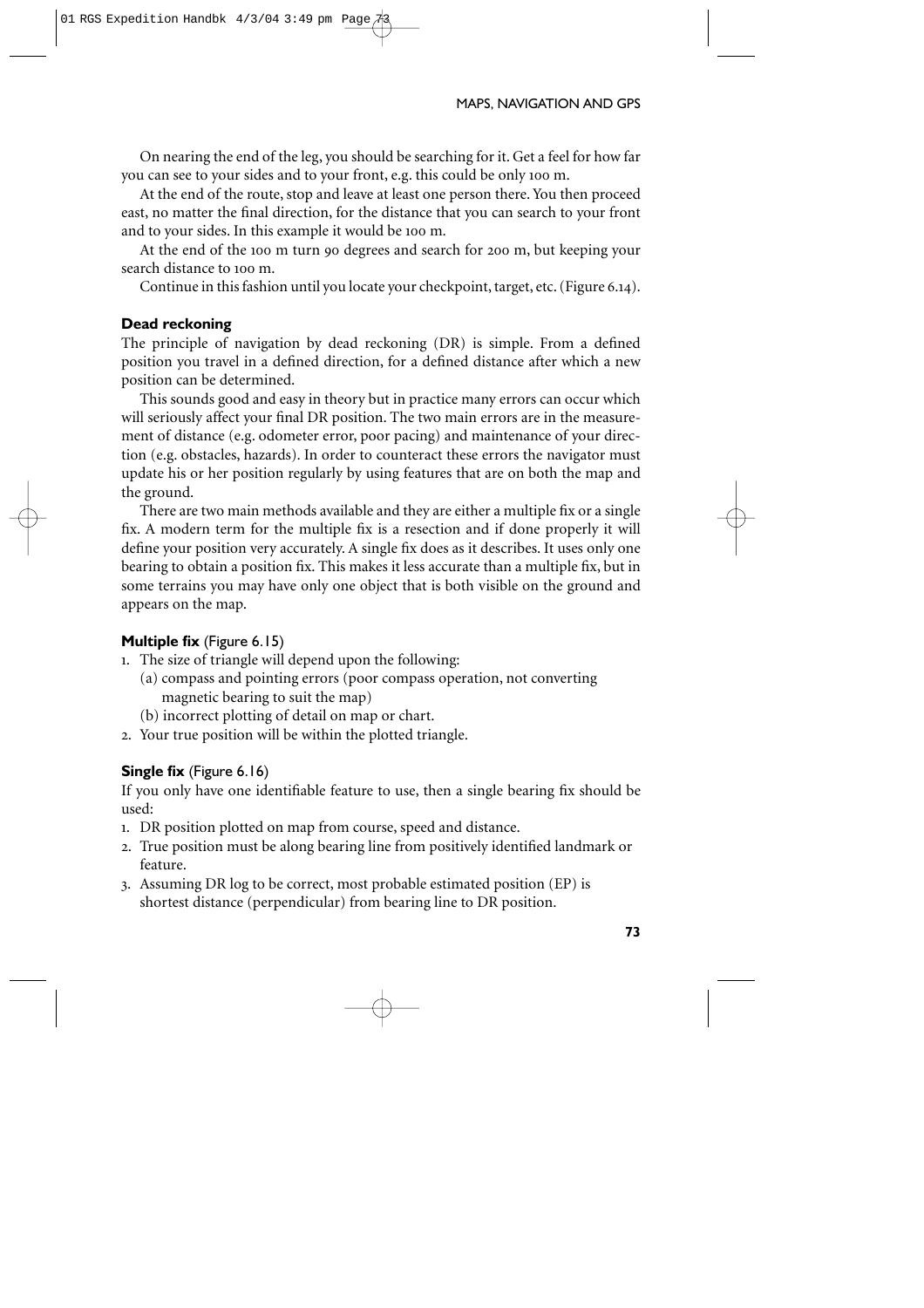



Figure 6.15 *Multiple fix. DR, dead reckoning*

# *Alternate running fix (Figure 6.17)*

Where only one feature is identifiable you can use it more than once to determine your position:

- 1. Start as you would for a single bearing fix. Mark DR position on map. Take bearing to feature and plot it on map.
- 2. Travel a fixed distance D on a fixed direction.



Figure 6.16 *Single fix. DR, dead reckoning*

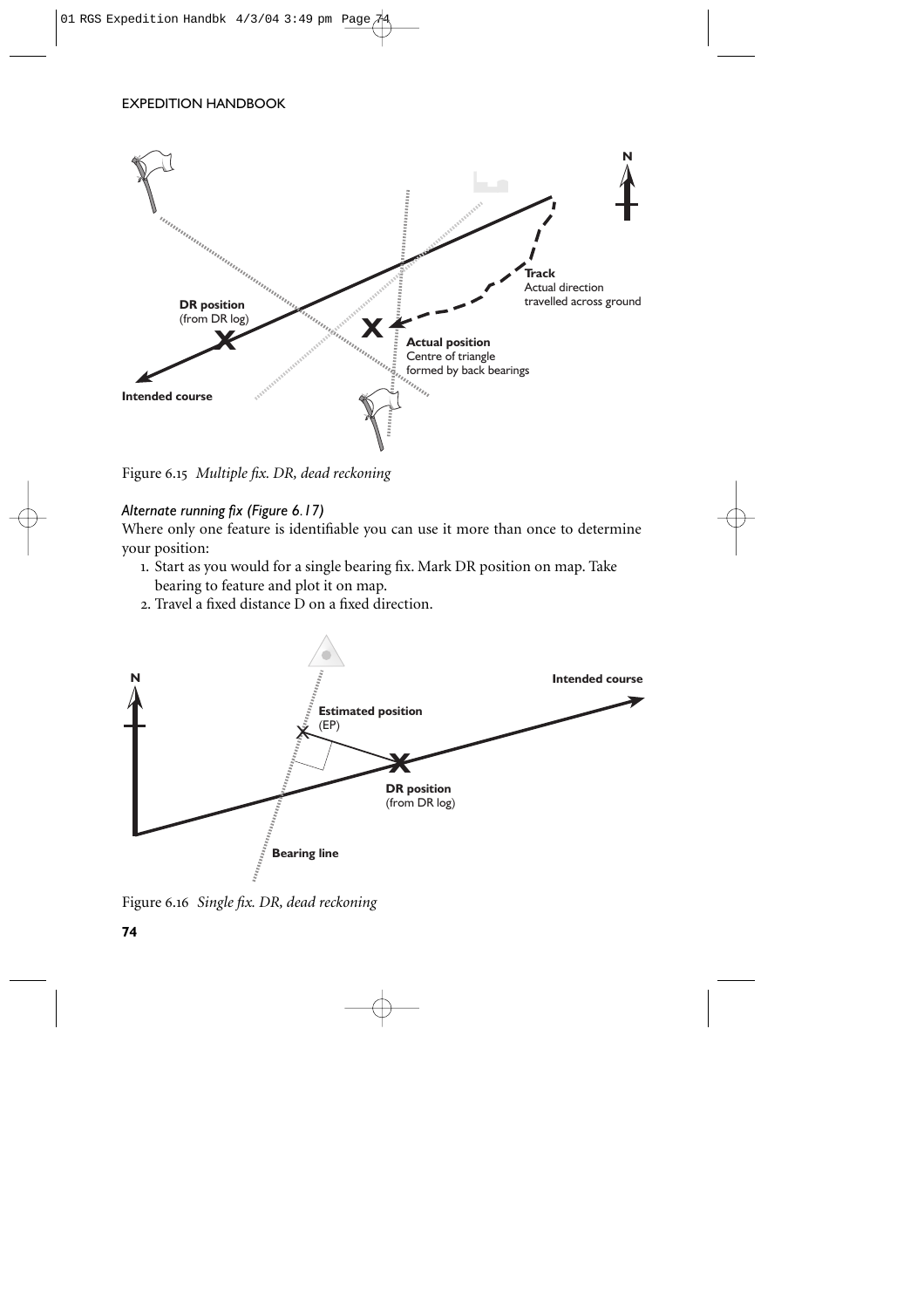

Figure 6.17 *Alternate running fix. DR, dead reckoning*

- 3. Plot second bearing to feature.
- 4. First and second positions must lie on bearing lines.
- 5. Distance D and course travelled can only fit in one unique position and a new EP can be plotted.

### *DR log*

The DR log is filled out by the navigator during the navigation of a route and is a continuous update of the route planner.

The remarks box is where bearings for resections and single bearing fixes are logged (Figure 6.18). DR logs can be designed with your mode of transport in mind.

| Leg |       | ime           | Time | <b>Bearing</b> | Speedo       |           | Dist | Remarks |
|-----|-------|---------------|------|----------------|--------------|-----------|------|---------|
|     | Start | <b>Finish</b> |      |                | <b>Start</b> | $r$ inish |      |         |

Figure 6.18 *Dead reckoning log*

## *How far can I see in a flat featureless environment?*

In flat featureless terrain, it is useful to know the distance to the visible horizon and the following formula can be used:

 $\sqrt{\text{(Height of the person in feet} \times \frac{3}{2})}$  = Distance in nautical miles (nm)

For example, for a 6-foot observer:

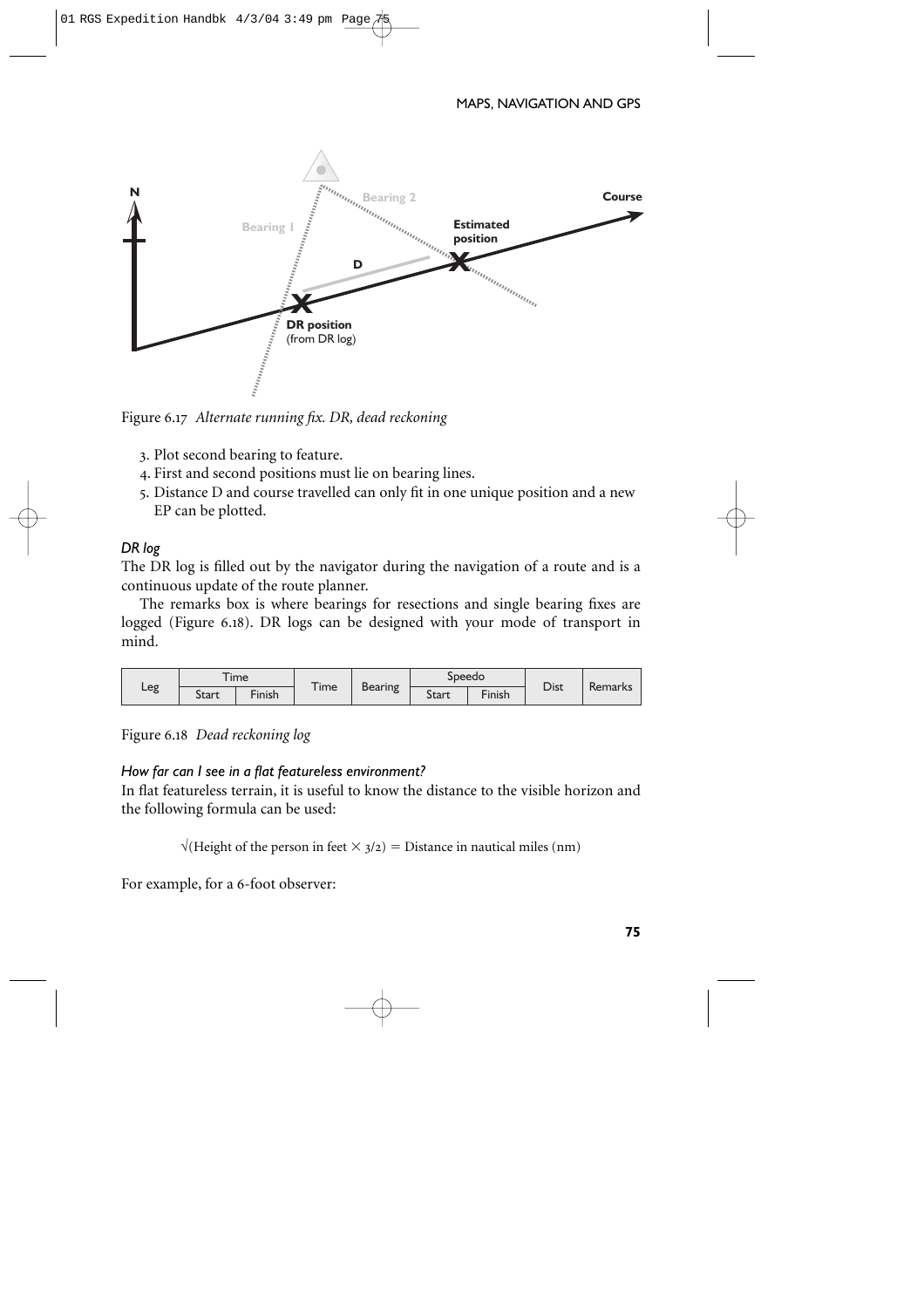$$
\sqrt{(6 \times 3/2)}
$$
  

$$
\sqrt{18/2} = 3 \text{ nm}
$$
  

$$
1 \text{ nm} = 1.852 \text{ km}
$$

Which implies that the average person can see out to approximately 5.5 km. Standing on a vehicle can increase visibility to 8–10 km.

# **EQUIPMENT MANAGEMENT**

### **Maps**

The best thing to do with any map is to place it in a proper map case. Try not to cut up your maps, there is so much information in the margins. Get used to handling a few maps in a single case. You may decide that you want to cover your maps with laminate or Fablon. This is all well and good for waterproofing, but not for carrying out any position fixes (the author can testify to this!). The only accurate way of drawing bearings on to a map is by pencil!

### **Compasses**

Remember to keep a lanyard on your compass and hang it safely somewhere. Around the neck is ideal and it is easy to access from there. If you use a prismatic compass, then get a padded case to keep it in until it is required. Keep away from metal objects when taking bearings and do not store your compass by a metallic object. After a period of time this will affect the correct direction of magnetic north. If you do happen to get a bubble in the compass housing, the best way to disperse it is gently to heat it (not over a fire!) and hope that that does the trick. If it persists and affects the movement of the compass needle, then put a small hole into the housing to drain the fluid.

### **Electrical items**

Remember that the life span of a battery will change depending upon the environment that you are in. If you are using lithium batteries the life span can be extended, but the fall-off in power is sharper and quicker. Remember, however, that all batteries should be disposed of properly.

The environment will also affect the way electrical bits work. Placing an equipment item on the dashboard of a vehicle while in a hot climate is just asking for trouble.

Always have proper cases for all electrical items. They can keep heat at bay, keep heat in and also provide protection against falls, etc.

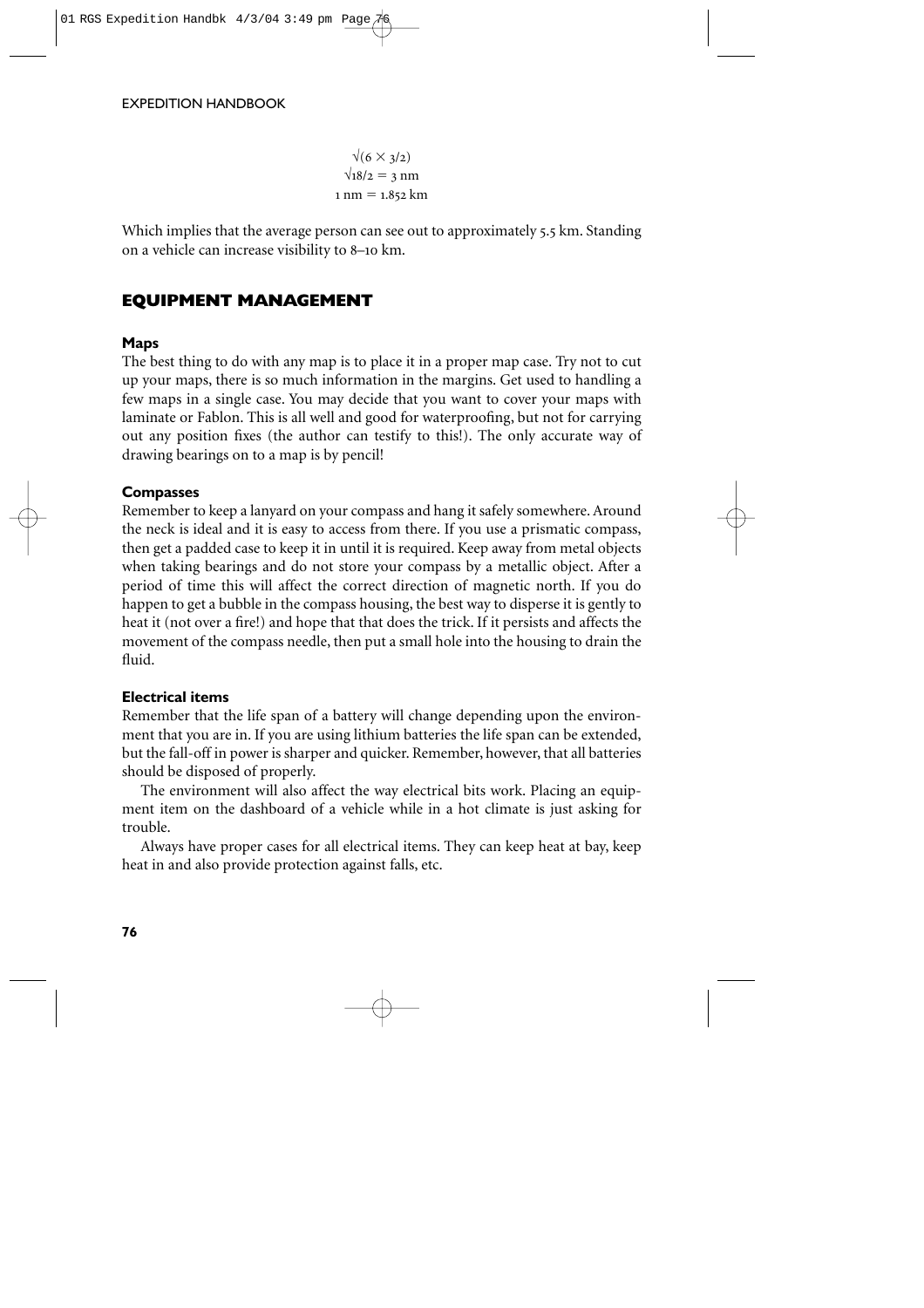### **CONCLUSION**

So now you should have the basics to enable you to put your mapping, navigation and GPS together for your expedition. Acquiring your expedition maps will probably be one of your hardest procurement jobs. Plan early and you should not be disappointed. You will, no doubt, run training sessions before departure; use these to practise navigation techniques and to introduce the tools that you will be using.

# **FURTHER INFORMATION**

### **Further reading**

Burns, B. (1999) *Wilderness Navigation: Finding your way using map, compass, altimeter and GPS*. Seattle: The Mountaineers Books.

Clark, M. (1993) *Expedition Use of Maps, Air Photographs and Satellite Imagery from Expeditions Planners Handbook and Directory, 1993–1994*. London: RGS–IBG Expedition Advisory Centre.

Ferguson, M. (1997) *GPS Land Navigation: A complete guidebook for backcountry users of the NAVSTAR satellite system*. Boise, Idaho: Glassford Publishing.

HMSO (1989) *Manual of Map Reading and Land Navigation*. London: HMSO.

Kals, W.S. (2002) *The Complete Land Navigation Handbook*. San Francisco: Sierra Club.

Keay, W. (1994) *Land Navigation*. Windsor: Duke of Edinburgh Award Scheme.

McWilliam, N. (ed.) (2003) *Expedition Field Techniques: Geographical information sciences*. London: RGS–IBG Expedition Advisory Centre, in press.

Royal Institute of Navigation (2003) *Guide to GPS for Navigators in Foot*. London: Royal Institute of Navigation.

### **Sources of information**

**RGS–IBG Map Collection**, 1 Kensington Gore, London SW7 2AR. Tel: +44 207 591 3000, email: info@rgs.org, website: www.rgs.org

The Map Room of the Royal Geographical Society (with the Institute of British Geographers) contains one of the largest private collections of maps and related material in the world. The one million sheets of maps and charts, 2600 atlases, 40 globes (as gores or mounted on stands) and 700 gazetteers comprise the core of the Map Room's material. It includes printed items (on paper, vellum, and cotton or silk) dating as far back as AD 1482, manuscript items from 1716 onwards, aerial photography from 1919, satellite imagery maps and CD-ROMs.

### **RGS–IBG Expedition Mapping Unit**. Website: www.rgs.org/mapping

Fieldworkers use many conventional survey and recording techniques. They can also benefit from new technologies: the global positioning system (GPS) to record positions and to navigate; remote sensing (RS) to provide environmental information; and geographic information systems (GIS) to record, process and display all kinds of spatial data. The Expedition Mapping Unit exists to share expertise in these techniques. The emphasis is on low-cost, reliable, relatively simple approaches – ones appropriate to most non-profit research and conservation endeavours. This website compiled by a volunteer network of fieldworkers has a useful list of web links on a wide range of geographic information resources including printed maps, satellite imagery, GPS and data sets for GIS.